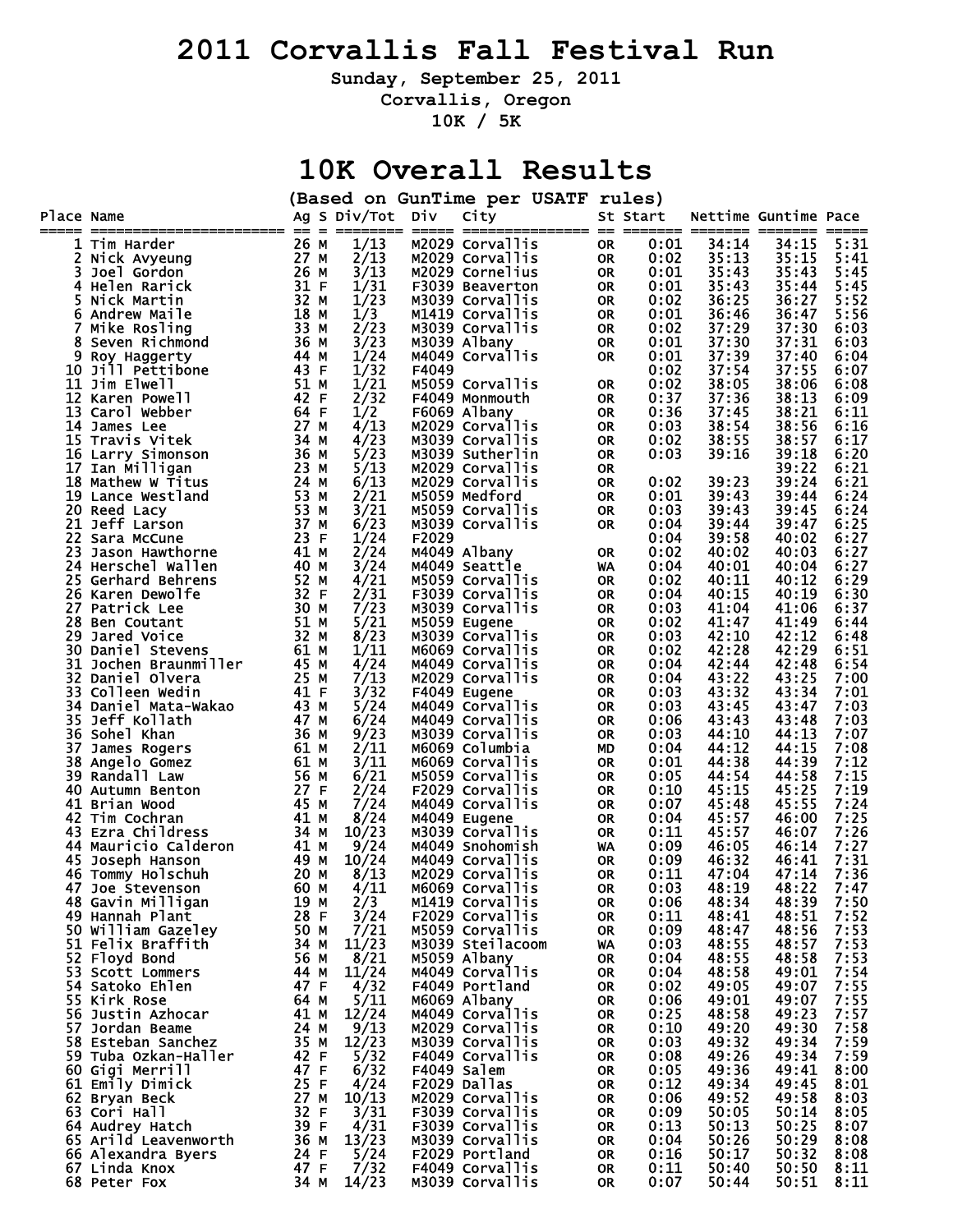| 69 Jb Van Hecke                | 43 M                              | 13/24      | M4049 Junction City | <b>OR</b> | 0:07 | 50:47                | 50:53         | 8:12 |
|--------------------------------|-----------------------------------|------------|---------------------|-----------|------|----------------------|---------------|------|
| 70 Catherine Persons           | 28 F                              | 6/24       | F2029 Stayton       | 0R.       | 0:15 | 50:48                | 51:03         | 8:13 |
| 71 Sarah Vander Pol            | 37 F                              | 5/31       | F3039 Corvallis     | <b>OR</b> | 0:09 | 51:04                | 51:12         | 8:15 |
| 72 Rich Duncombe               | 54 M                              | 9/21       | M5059 Corvallis     | <b>OR</b> | 0:09 | 51:21                | 51:30         | 8:18 |
| 73 Dirk Pfugmacher             | 34 M                              | 15/23      | M3039 Corvallis     | <b>OR</b> | 0:05 | 51:33                | 51:37         | 8:19 |
|                                | 65 M                              |            |                     |           | 0:05 | 51:41                | 51:45         | 8:20 |
| 74 Werner Evans                |                                   | 6/11       | M6069 Albany        | <b>OR</b> |      |                      |               |      |
| 75 Elizabeth Gordan            | 24 F                              | 7/24       | F2029 Philomath     | <b>OR</b> | 0:12 | 51:36                | 51:47         | 8:20 |
| 76 Jameson Halleen             | 14 M                              | 3/3        | M1419 Klamath Falls | 0R.       | 0:06 | 51:47                | 51:53         | 8:21 |
| 77 Katy Welch                  | 47 F                              | 8/32       | F4049 Tigard        | 0R.       | 0:02 | 51:54                | 51:55         | 8:22 |
| 78 Curt Rose                   | 52 M                              | 10/21      | M5059 Corvallis     | 0R.       | 0:11 | 51:51                | 52:02         | 8:23 |
|                                | 43 F                              |            |                     |           |      |                      | 52:02         |      |
| 79 Jenny Olsen                 |                                   | 9/32       | F4049 Corvallis     | 0R.       | 0:10 | 51:53                |               | 8:23 |
| 80 Courtney Armentrout         | 40 F                              | 10/32      | F4049 Corvallis     | 0R.       | 0:15 | 51:50                | 52:04         | 8:23 |
| 81 Kady Ellifritz              | 33 F                              | 6/31       | F3039 Philomath     | 0R.       | 0:08 | 52:08                | 52:16         | 8:25 |
| 82 Jeffrey Goodman             | 41 M                              | 14/24      | M4049 Keizer        | 0R.       | 0:05 | 52:23                | 52:27         | 8:27 |
| 83 Kevin Groom                 | 48 M                              | 15/24      | M4049 Corvallis     | 0R.       | 0:13 | 52:30                | 52:43         | 8:29 |
|                                |                                   |            |                     |           |      |                      |               |      |
| 84 Dorthe Wildenschild         | 46 F                              | 11/32      | F4049 Corvallis     | 0R.       | 0:08 | 52:36                | 52:43         | 8:29 |
| 85 Trevor Wenning              | 40 M                              | 16/24      | M4049 Keizer        | 0R.       | 0:04 | 52:40                | 52:44         | 8:30 |
| 86 Danny Aynes                 | 35 M                              | 16/23      | M3039 Corvallis     | 0R.       | 0:09 | 52:43                | 52:51         | 8:31 |
| 87 Dan Kerrigan                | 54 M                              | 11/21      | M5059 Eugene        | 0R.       | 0:19 | 52:45                | 53:03         | 8:33 |
| 88 Camille Jacobson-Ingra 21 F |                                   |            | F2029 Corvallis     |           | 0:08 | 52:59                |               | 8:33 |
|                                |                                   | 8/24       |                     | 0R.       |      |                      | 53:07         |      |
| 89 Eva Martushev               | 38 F<br>$\frac{40}{42}$ M<br>42 F | 7/31       | F3039 Salem         | 0R.       | 0:06 | 53:07                | 53:13         | 8:34 |
| 90 Eric Jensen                 |                                   | 17/24      | M4049 Salem         | <b>OR</b> | 0:06 | 53:07                | 53:13         | 8:34 |
| 91 Tracy Giltner               |                                   | 12/32      | F4049 Corvallis     | 0R.       | 0:21 | 52:56                | 53:17         | 8:35 |
| 92.<br>Stephanie Woods         | 48 F                              | 13/32      | F4049 Corvallis     | <b>OR</b> | 0:15 | 53:03                | 53:17         | 8:35 |
|                                |                                   |            |                     |           |      |                      |               |      |
| 93 Timothy Sissel              | 37 M                              | 17/23      | M3039 Corvallis     | 0R.       | 0:18 | 53:09                | 53:27         | 8:37 |
| 94 Dave Leish                  | 50 M                              | 12/21      | M5059 Corvallis     | 0R.       | 0:14 | 53:16                | 53:30         | 8:37 |
| 95 Alyssa Gersdorf             | 31 F                              | 8/31       | F3039 Monmouth      | 0R.       | 0:06 | 53:26                | 53:32         | 8:37 |
| 96 April Spehar                | 36 F                              | 9/31       | F3039 Corvallis     | 0R.       | 0:09 | 53:25                | 53:33         | 8:38 |
|                                | 38 F                              |            |                     |           | 0:18 | 53:18                | 53:36         |      |
| 97 Allison Sissel              |                                   | 10/31      | F3039 Corvallis     | 0R.       |      |                      |               | 8:38 |
| 98 Greg Alexander              | 21 M                              | 11/13      | M2029 Corvallis     | 0R.       | 0:17 | 53:23                | 53:39         | 8:38 |
| 99 Deanna Davis                | 44 F                              | 14/32      | F4049 Phil          | 0R.       | 0:05 | 53:37                | 53:42         | 8:39 |
| 100 Becca Davis                | 23 F                              | 9/24       | F2029 Philomath     | <b>OR</b> | 0:05 | 53:37                | 53:42         | 8:39 |
| 101 Kelly Foley                | 22 F                              | 10/24      | F2029 Corvallis     | 0R.       | 0:09 | 53:40                | 53:49         | 8:40 |
|                                |                                   |            |                     |           |      |                      |               |      |
| 102 Matt Manwarren             | 38 M                              | 18/23      | M3039 Alsea         | 0R.       | 0:14 | 54:03                | 54:16         | 8:44 |
| 103 Robin Evans                | 55 F                              | 1/12       | F5059 Albany        | 0R.       | 0:05 | 54:15                | 54:20         | 8:45 |
| 104 Jerry Keck                 | 58 M                              | 13/21      | M5059 Philomath     | <b>OR</b> | 0:12 | 54:09                | 54:21         | 8:45 |
| 105 Heather Choco              | 51 F                              | 2/12       | F5059 Sammamish     | WA        | 0:07 | 54:20                | 54:26         | 8:46 |
| 106 Ricardo Mata-Gonzalez 43 M |                                   | 18/24      | M4049 Corvallis     | 0R.       | 0:03 | 54:28                | 54:31         | 8:47 |
|                                |                                   |            |                     |           |      |                      |               |      |
| 107 Brian Rhodes               | 45 M                              | 19/24      | M4049 Corvallis     | 0R.       | 0:10 | 54:24                | 54:33         | 8:47 |
| 108 Chris Lorenzen             | 49 M                              | 20/24      | M4049 Corvallis     | 0R.       | 0:09 | 54:25                | 54:34         | 8:47 |
| 109 Dwayne Gardner             | 46 M                              | 21/24      | M4049 Albany        | 0R.       | 0:15 | 54:22                | 54:36         | 8:48 |
| 110 Sally Starker              | 31 F                              | 11/31      | F3039 Corvallis     | 0R.       | 0:13 | 54:23                | 54:36         | 8:48 |
|                                |                                   |            |                     |           |      |                      |               |      |
| 111 Heidi Eveland              | 37 F                              | 12/31      | F3039 Corvallis     | 0R.       | 0:09 | 54:28                | 54:36         | 8:48 |
| 112 Kelley Kaiser              | 40 F                              | 15/32      | F4049 Corvallis     | 0R.       | 0:07 | 54:36                | 54:43         | 8:49 |
| 113 Karen Misfeldt             | 43 F                              | 16/32      | F4049 Corvallis     | 0R.       | 0:08 | 54:36                | 54:43         | 8:49 |
| 114 Liz Eller                  | 34 F                              | 13/31      | F3039 Corvallis     | OR        | 0:09 | 54:50                | 54:58         | 8:51 |
| 115 Biff Traber                | 61 M                              | 7/11       | M6069 Corvallis     | OR        | 0:11 | 54:49                | 54:59         | 8:51 |
|                                |                                   |            |                     |           |      |                      |               |      |
| 116 Erin Creager               | 36 F                              | 14/31      | F3039 Albany        | <b>OR</b> | 0:14 | 54:55                | 55:09         | 8:53 |
| 117 Brian Burkhardt            | 24 M                              | 12/13      | M2029               |           | 0:20 | 54:52                | 55:12         | 8:53 |
| 118 Mary Gradoville            |                                   | 23 F 11/24 | F2029 Corvallis     | <b>OR</b> | 0:20 | 54:53                | 55:12         | 8:53 |
| 119 Greg Finch                 | 54 M                              | 14/21      | M5059 Eugene        | 0R        | 0:08 | 55:16                | 55:23         | 8:55 |
| 120 Karin Bucht                | 21 F                              | 12/24      | F2029 Corvallis     | OR.       | 0:14 | 55:16                | 55:29         | 8:56 |
|                                |                                   |            |                     |           |      |                      |               |      |
| 121 Erin Carter                | 38 F                              | 15/31      | F3039 Albany        | OR        | 0:07 | 55:49                | 55:56         | 9:00 |
| 122 Robyn Jones                | 44 F                              | 17/32      | F4049 Philomath     | 0R.       | 0:07 | 55:49                | 55:56         | 9:00 |
| 123 Brian Nicol                | 60 M                              | 8/11       | M6069 Corvallis     | 0R        | 0:07 | 55:51                | 55:57         | 9:01 |
| 124 Jerry Wilson               | 53 M                              | 15/21      | M5059 Albany        | 0R.       | 0:09 | 55:51                | 56:00         | 9:01 |
| 125 Lillee Rodriguez           | 29 F                              | 13/24      |                     |           | 0:16 | 55:54                | 56:09         | 9:03 |
|                                |                                   |            | F2029 Philomath     | 0R        |      |                      |               |      |
| 126 Luis Rodriguez             | 32 M                              | 19/23      | M3039 Philomath     | 0R        | 0:16 | 55:54                | 56:09         | 9:03 |
| 127 Paula Hunt                 | 49 F                              | 18/32      | F4049 Corvallis     | 0R        | 0:07 | 56:10                | 56:17         | 9:04 |
| 128 Rachel Robertson           | 45 F                              | 19/32      | F4049 Corvallis     | 0R.       | 0:10 | 56:14                | 56:23         | 9:05 |
| 129 Louisa Babcock             | 32 F                              | 16/31      | F3039 Lebanon       | 0R        | 0:16 | 56:09                | 56:24         | 9:05 |
| 130 Paul Gilchrist             | 56 M                              | 16/21      | M5059 Tigard        | 0R.       | 0:12 | 56:21                | 56:33         | 9:06 |
|                                |                                   |            |                     |           |      |                      |               |      |
| 131 Candi Seifer               | 29 F                              | 14/24      | F2029 Philomath     | 0R        | 0:12 | 56:24                | 56:35         | 9:07 |
| 132 Marv Newcombe              | 58 M                              | 17/21      | M5059 Philomath     | 0R.       | 0:10 | 56:26                | 56:36         | 9:07 |
| 133 Clint Morrison             | 52 M                              | 18/21      | M5059 Corvallis     | 0R        | 0:18 | 56:42                | 57:00         | 9:11 |
| 134 Gabe Begel-Dun             | 53 M                              | 19/21      | M5059 Corvallis     | 0R.       |      |                      | 57:06         | 9:12 |
|                                | 31 F                              |            |                     |           |      | 57:07                |               |      |
| 135 Emily Bertani              |                                   | 17/31      | F3039 Portland      | 0R        | 0:08 |                      | 57:15         | 9:13 |
| 136 Sarah Schnitzius           | 33 F                              | 18/31      | F3039 Eugene        | 0R.       | 0:09 | 57:14                | 57:22         | 9:14 |
| 137 Myrna Wheeler              | 56 F                              | 3/12       | F5059 Springfield   | 0R        | 0:14 | 57:46                | 57:59         | 9:20 |
| 138 Justin Smith               | 30 M                              | 20/23      | M3039 Corvallis     | 0R        | 0:15 | 58:05                | 58:20         | 9:24 |
| 139 Caslin Gilroy              | 24 F                              | 15/24      | F2029 Corvallis     | 0R        | 0:12 | 58:20                | 58:31         | 9:26 |
|                                |                                   |            |                     |           |      |                      |               |      |
| 140 Lisa Buckley               | 38 F                              | 19/31      | F3039 Portland      | 0R        | 0:11 | 58:21                | 58:32         | 9:26 |
| 141 Valerie Ortega             | 21 F                              | 16/24      | F2029 Corvallis     | 0R        | 0:14 | 58:22                | 58:36         | 9:26 |
| 142 Keith Gelbrich             | 64 M                              | 9/11       | M6069 Corvallis     | 0R        | 0:15 | 58:21                | 58:36         | 9:26 |
| 143 Christine Nelson           | 59 F                              | 4/12       | F5059 Albany        | 0R        | 0:07 | 58:36                | 58:42         | 9:27 |
|                                |                                   |            | F4049 Albany        |           |      |                      |               | 9:28 |
| 144 Lora Dowless               | 49 F                              | 20/32      |                     | 0R.       | 0:12 | 58:38                | 58:49         |      |
| 145 Cindy Nicol                | 57 F                              | 5/12       | F5059 Corvallis     | 0R        | 0:07 | 58:45                | 58:51         | 9:29 |
| 146 Liz Plawman                | 41 F                              | 21/32      | F4049 Corvallis     | 0R        | 0:16 | 59:44                | 59:59         | 9:40 |
| 147 Sherri Fitzgerald          | 45 F                              | 22/32      | F4049 Halsey        | OR        | 0:16 |                      | 59:47 1:00:03 | 9:40 |
| 148 Andy Olstad                | 35 M                              | 21/23      | M3039 Corvallis     | OR        |      | 0:05 1:00:15 1:00:20 |               | 9:43 |
|                                |                                   |            |                     |           |      |                      |               |      |
| 149 Susie Bassett              | 33 F                              | 20/31      | F3039 Corvallis     | 0R.       |      |                      | 1:00:20       | 9:43 |
| 150 Lisa Hudson                | 42 F                              | 23/32      | F4049 Deadwood      | 0R.       |      | 0:11 1:00:11 1:00:22 |               | 9:43 |
| 151 Robin Wade                 | 42 F                              | 24/32      | F4049               |           |      | 0:11 1:00:11 1:00:22 |               | 9:43 |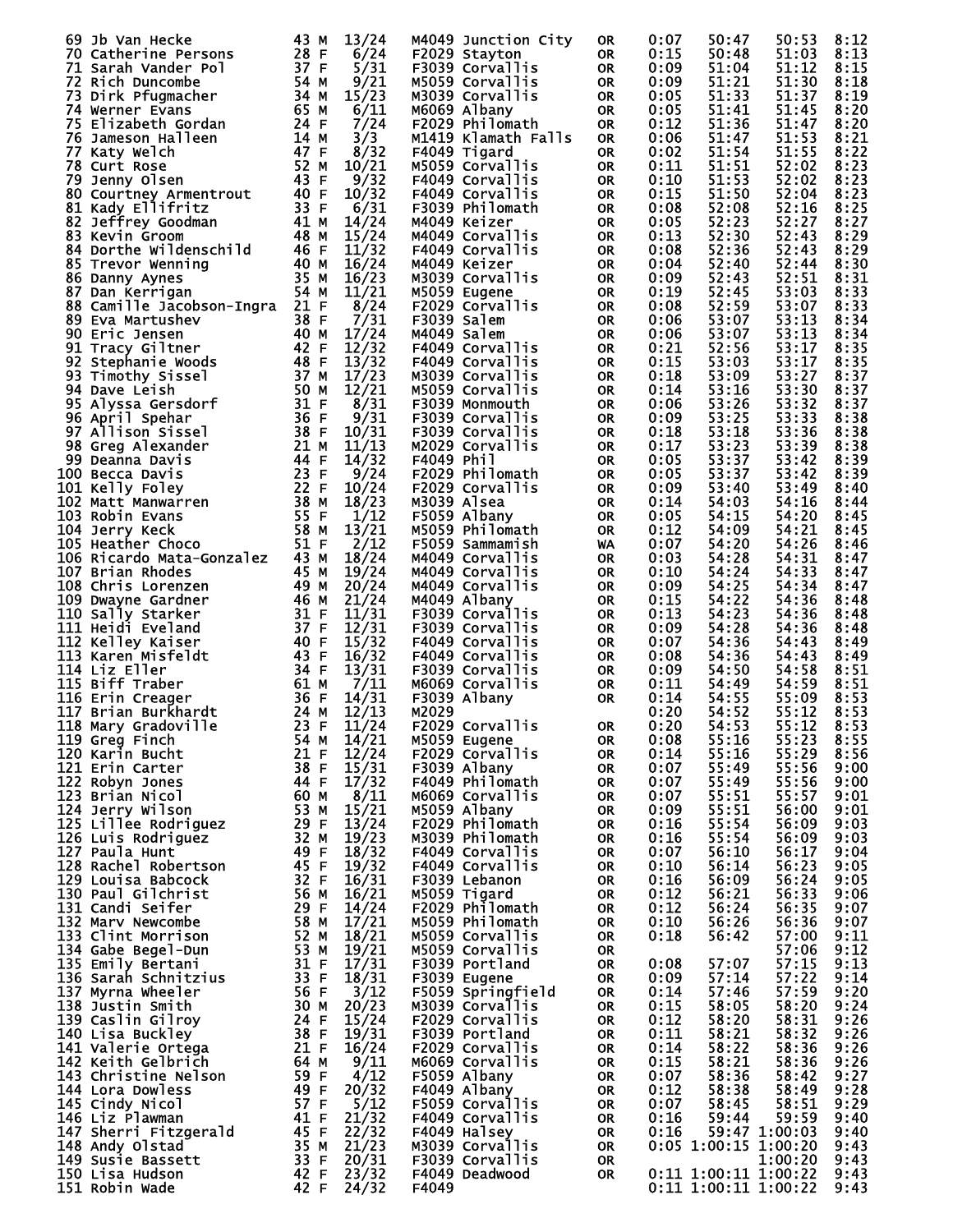| 152 Brandie Kimball      | 17/24<br>22 F    | F2029 Corvallis    | <b>OR</b> | 0:14 1:00:20 1:00:33<br>9:45   |
|--------------------------|------------------|--------------------|-----------|--------------------------------|
| 153 Jenessa Duncombe     | 19 F<br>1/3      | F1419 Corvallis    | <b>OR</b> | 0:17 1:00:34 1:00:50<br>9:48   |
| 154 Alesia Duncombe      | 52 F<br>6/12     | F5059 Corvallis    | <b>OR</b> | 0:17 1:00:36 1:00:53<br>9:48   |
| 155 Mary Jane Casey      | 64 F<br>2/2      | F6069              |           | 0:19 1:00:56 1:01:14<br>9:52   |
|                          | 22 F<br>18/24    | F2029 Corvallis    |           | 0:12 1:01:13 1:01:25<br>9:53   |
| 156 Natalie Price        |                  |                    | <b>OR</b> |                                |
| 157 Russ Gregory         | 66<br>M<br>10/11 | M6069 Corvallis    | <b>OR</b> | 0:15 1:01:18 1:01:32<br>9:55   |
| 158 Matthew Arck         | 31<br>22/23<br>М | M3039 Albany       | <b>OR</b> | 0:15 1:01:23 1:01:38<br>9:56   |
| 159 Pei Shan Goh         | 28 F<br>19/24    | F2029 Corvallis    | <b>OR</b> | 0:04 1:01:36 1:01:39<br>9:56   |
| 160 Steve Jacobs         | 57<br>20/21<br>M | M5059 Corvallis    | <b>OR</b> | $0:21$ 1:01:24 1:01:44<br>9:57 |
|                          | 38 F             |                    |           | 0:16 1:01:39 1:01:54           |
| <b>161 Julie Howell</b>  | 21/31            | F3039 Albany       | <b>OR</b> | 9:58                           |
| 162 Barbara Alexander    | 57 F<br>7/12     | F5059 Corvallis    | <b>OR</b> | $0:17$ 1:01:45 1:02:02<br>9:59 |
| 163 Laurie McDaniel      | 25/32<br>44 F    | F4049 Philomath    | <b>OR</b> | 0:22 1:01:57 1:02:18 10:02     |
| 164 Courtney Marchesi    | 33 F<br>22/31    | F3039 Philomath    | <b>OR</b> | 0:13 1:02:33 1:02:45 10:06     |
| 165 Jeenie Balkins       | 51 F<br>8/12     | F5059 Corvallis    | <b>OR</b> | 1:02:51 10:07                  |
|                          |                  |                    |           |                                |
| 166 Penelope Jones       | 26/32<br>44 F    | F4049 Corvallis    | <b>OR</b> | 0:13 1:02:40 1:02:53 10:08     |
| 167 Anthony Johnson      | 42 M<br>22/24    | M4049 Albany       | <b>OR</b> | 0:17 1:02:56 1:03:12 10:11     |
| 168 Amy Vandetta         | 36 F<br>23/31    | F3039 Lebanon      | <b>OR</b> | 0:20 1:02:53 1:03:13 10:11     |
| 169 Kathy Glesener       | 57 F<br>9/12     | F5059 Corvallis    | <b>OR</b> | 0:13 1:03:02 1:03:14 10:11     |
| 170 Mariah Dowless       | 19<br>2/3<br>F   | F1419 Albany       | <b>OR</b> | 0:12 1:03:05 1:03:16 10:11     |
|                          |                  |                    |           |                                |
| 171 Jennifer Krebs       | 26 F<br>20/24    | F2029 Corvallis    | <b>OR</b> | 0:15 1:03:02 1:03:16 10:11     |
| 172 Britnie Newman       | 23<br>21/24<br>F | F2029 Corvallis    | <b>OR</b> | 0:11 1:03:07 1:03:18 10:12     |
| 173 Dana Ainsworth       | 35 F<br>24/31    | F3039 Philomath    | <b>OR</b> | 0:22 1:03:11 1:03:32 10:14     |
| 174 Cliff Fairchild      | 49<br>M<br>23/24 | M4049              |           | 0:04 1:04:51 1:04:55 10:27     |
| 175 Patty Kellar         | 42 F<br>27/32    | F4049 Corvallis    | <b>OR</b> | 0:16 1:04:55 1:05:11 10:30     |
|                          |                  |                    |           |                                |
| 176 Rusty Gorman         | 58 M<br>21/21    | M5059 Housten      | <b>TX</b> | 0:17 1:05:52 1:06:09 10:39     |
| 177 Cary Doyle           | 50 F<br>10/12    | F5059 Corvallis    | <b>OR</b> | 0:16 1:05:59 1:06:15 10:40     |
| 178 Tammy Thompson       | 44 F<br>28/32    | F4049 Corvallis    | <b>OR</b> | 0:18 1:06:03 1:06:21 10:41     |
| 179 Alexandria Nelson    | 15 F<br>3/3      | F1419 Albany       | <b>OR</b> | 0:08 1:06:30 1:06:38 10:44     |
| 180 Hope King            | 41 F<br>29/32    | F4049 Albany       | 0R        | 0:22 1:06:22 1:06:44 10:45     |
|                          |                  |                    |           |                                |
| 181 Mary Persons         | 25 F<br>22/24    | F2029 Tigard       | <b>OR</b> | 0:15 1:06:50 1:07:05 10:48     |
| 182 Nadine Grzeskowiak   | 45 F<br>30/32    | F4049 Corvallis    | <b>OR</b> | 0:04 1:07:15 1:07:19 10:50     |
| 183 Brandon Neuman       | 23 M<br>13/13    | M2029 Corvallis    | <b>OR</b> | 0:11 1:07:20 1:07:30 10:52     |
| 184 Charles Albert-Bell  | 38 M<br>23/23    | M3039              |           | 0:13 1:07:32 1:07:45 10:55     |
| 185 Nona Armstrong       | 21 F<br>23/24    | F2029              |           | 0:13 1:07:33 1:07:45 10:55     |
| 186 Curt Vandetta        | 45 M<br>24/24    | M4049              |           | 0:21 1:08:00 1:08:21 11:00     |
|                          |                  |                    |           |                                |
| 187 Katie Woollven       | 30 F<br>25/31    | F3039 Corvallis    | <b>OR</b> | 0:22 1:08:24 1:08:45 11:04     |
| 188 Rhonda Nowell        | 57 F<br>11/12    | F5059 Albany       | <b>OR</b> | 0:14 1:09:05 1:09:18 11:10     |
| 189 Karelia Stetz-Waters | 35 F<br>26/31    | F3039 Albany       | <b>OR</b> | 0:06 1:09:38 1:09:43 11:14     |
| 190 Leanna Bennett       | 30 F<br>27/31    | F3039 Albany       | <b>OR</b> | 0:06 1:09:38 1:09:43 11:14     |
| 191 Alejandra Sanchez    | 22 F<br>24/24    | F2029 Corvallis    | <b>OR</b> | 0:21 1:09:31 1:09:52 11:15     |
| 192 Patt Ciccarelli      | 55 F<br>12/12    | F5059 Myrtle Point |           | 0:09 1:09:53 1:10:02 11:17     |
|                          |                  |                    | <b>OR</b> |                                |
| 193 Susan Means          | 78<br>F<br>1/2   | F7099 MCMinnville  | <b>OR</b> | $0:19$ 1:09:48 1:10:06 11:17   |
| 194 Anna Zachariah       | 34 F<br>28/31    | F3039 Corvallis    | <b>OR</b> | 0:15 1:10:55 1:11:10 11:28     |
| 195 Christina Reimer     | 34<br>29/31<br>F | F3039 Corvallis    | <b>OR</b> | 0:15 1:10:56 1:11:10 11:28     |
| 196 Ken Wedin            | 66 M<br>11/11    | M6069 Eugene       | <b>OR</b> | 0:18 1:12:06 1:12:23 11:39     |
| 197 Kate Sanders         | 34<br>F<br>30/31 | F3039 Corvallis    | <b>OR</b> | 0:25 1:13:28 1:13:52 11:54     |
|                          | 30 F             |                    |           |                                |
| 198 Debbie Gale          | 31/31            | F3039 Corvallis    | <b>OR</b> | 0:24 1:13:28 1:13:52 11:54     |
| 199 Brooke Johnson       | 40 F<br>31/32    | F4049 Boring       | <b>OR</b> | 0:09 1:15:19 1:15:28 12:09     |
| 200 Lori Johnson         | 42 F<br>32/32    | F4049 Albany       | <b>OR</b> | 0:20 1:18:14 1:18:33 12:39     |
| 201 Margaret Rasmussen   | 80 F<br>2/2      | F7099 Corvallis    | <b>OR</b> | 0:22 1:34:13 1:34:35 15:14     |
|                          |                  |                    |           |                                |

## **5K Results**

**(Based on GunTime per USATF rules)** 

| Place Name |                      | NO.      |         | Ag S Div/Tot                     | Div   | City                     |           | St Start |       | Nettime Guntime Pace |      |
|------------|----------------------|----------|---------|----------------------------------|-------|--------------------------|-----------|----------|-------|----------------------|------|
|            | 1 Kody Osborne       | 623      | 15 M    | 1/13                             |       | M1419 Lebanon            | <b>OR</b> | 0:01     | 16:29 | 16:29                | 5:19 |
|            | Roger Mignosa        | 356 31 M |         | 1/23                             |       | M3039 Huntington Beac CA |           | 0:02     | 16:51 | 16:52                | 5:26 |
|            | 3 Logan Greydanns    | 662 19 M |         | 2/13                             | M1419 |                          |           | 0:02     | 17:57 | 17:58                | 5:47 |
|            | 4 Brian Robertson    | 590 33 M |         | 2/23                             |       | M3039 Corvallis          | <b>OR</b> | 0:01     | 18:15 | 18:16                | 5:53 |
|            | MacLean Panshin      | 402 14 M |         | 3/13                             |       | M1419 Corvallis          | <b>OR</b> | 0:03     | 18:20 | 18:22                | 5:55 |
|            | Meghan Arbogast      | 683 50 F |         | 1/28                             | F5059 |                          |           | 0:02     | 18:29 | 18:31                | 5:58 |
|            | Kate MacTavish       | 602 48 F |         | 1/50                             |       | F4049 Corvallis          | <b>OR</b> | 0:02     | 18:46 | 18:48                | 6:03 |
|            | Ryan Clark           |          | 94 23 M | 1/17                             |       | M2029 Corvallis          | <b>OR</b> | 0:02     | 18:53 | 18:55                | 6:06 |
|            | Abe Richmond         | 441 14 M |         | $\frac{4}{13}$<br>3/23           |       | M1419 Albany             | <b>OR</b> | 0:03     | 19:14 | 19:17                | 6:13 |
| 10         | Nason McCullough     | 638 38 M |         |                                  | M3039 |                          |           | 0:02     | 19:16 | 19:17                | 6:13 |
|            | 11 Keith Evenden     | 153 45 M |         | 1/28                             |       | M4049 Corvallis          | <b>OR</b> | 0:02     | 19:26 | 19:28                | 6:16 |
|            | 12 Wyatt Osborne     | 624 14 M |         | 5/13                             |       | M1419 Drain              | <b>OR</b> | 0:02     | 19:32 | 19:33                | 6:18 |
|            | 13 Sam Greydanus     | 203 16 M |         | 6/13                             |       | M1419 Corvallis          | <b>OR</b> | 0:02     | 19:38 | 19:39                | 6:20 |
|            | 14 J.T. Bushnell     |          | 65 31 M | 4/23                             |       | M3039 Corvallis          | <b>OR</b> | 0:04     | 20:14 | 20:18                | 6:32 |
|            | 15 Elizabeth Gruber  | 631 11 F |         | 1/17                             | F1013 |                          |           | 0:02     | 20:18 | 20:20                | 6:33 |
|            | 16 Kevin Tegan       | 509 15 M |         | 7/13                             |       | M1419 Corvallis          | <b>OR</b> | 0:03     | 20:22 | 20:24                | 6:34 |
|            | 17 Galen McGill      | 670 46 M |         | 2/28                             |       | M4049 Corvallis          | <b>OR</b> |          |       | 20:38                | 6:39 |
|            | 18 Herky Gottfried   | 196 43 M |         | 3/28                             |       | M4049 Corvallis          | <b>OR</b> | 0:04     | 21:07 | 21:11                | 6:49 |
|            | 19 Jon Bartels       |          | 25 26 M | 2/17                             |       | M2029 Corvallis          | <b>OR</b> | 0:56     | 20:17 | 21:13                | 6:50 |
|            | 20 Case Regan        | 434 12 M |         | 1/15                             |       | M1013 Corvallis          | <b>OR</b> | 0:01     | 21:16 | 21:17                | 6:51 |
|            | 21 Jackson Tegan     | 508 13 M |         | 2/15                             |       | M1013 Corvallis          | <b>OR</b> | 0:01     | 21:19 | 21:20                | 6:52 |
|            | 22 Marvin Gladden    | 621 59 M |         | 1/14                             | M5059 |                          |           | 0:03     | 21:19 | 21:22                | 6:53 |
|            | 23 Russ Milstein     | 362 46 M |         | 4/28                             |       | M4049 Corvallis          | 0R        | 0:05     | 21:23 | 21:27                | 6:55 |
|            | 24 Nathaniel Kravitz | 301 28 M |         | $\frac{3}{17}$<br>$\frac{5}{23}$ |       | M2029 Salem              | <b>OR</b> | 0:22     | 21:25 | 21:46                | 7:01 |
|            | 25 Phil Warnock      | 540 35 M |         |                                  |       | M3039 Corvallis          | <b>OR</b> | 0:02     | 21:45 | 21:47                | 7:01 |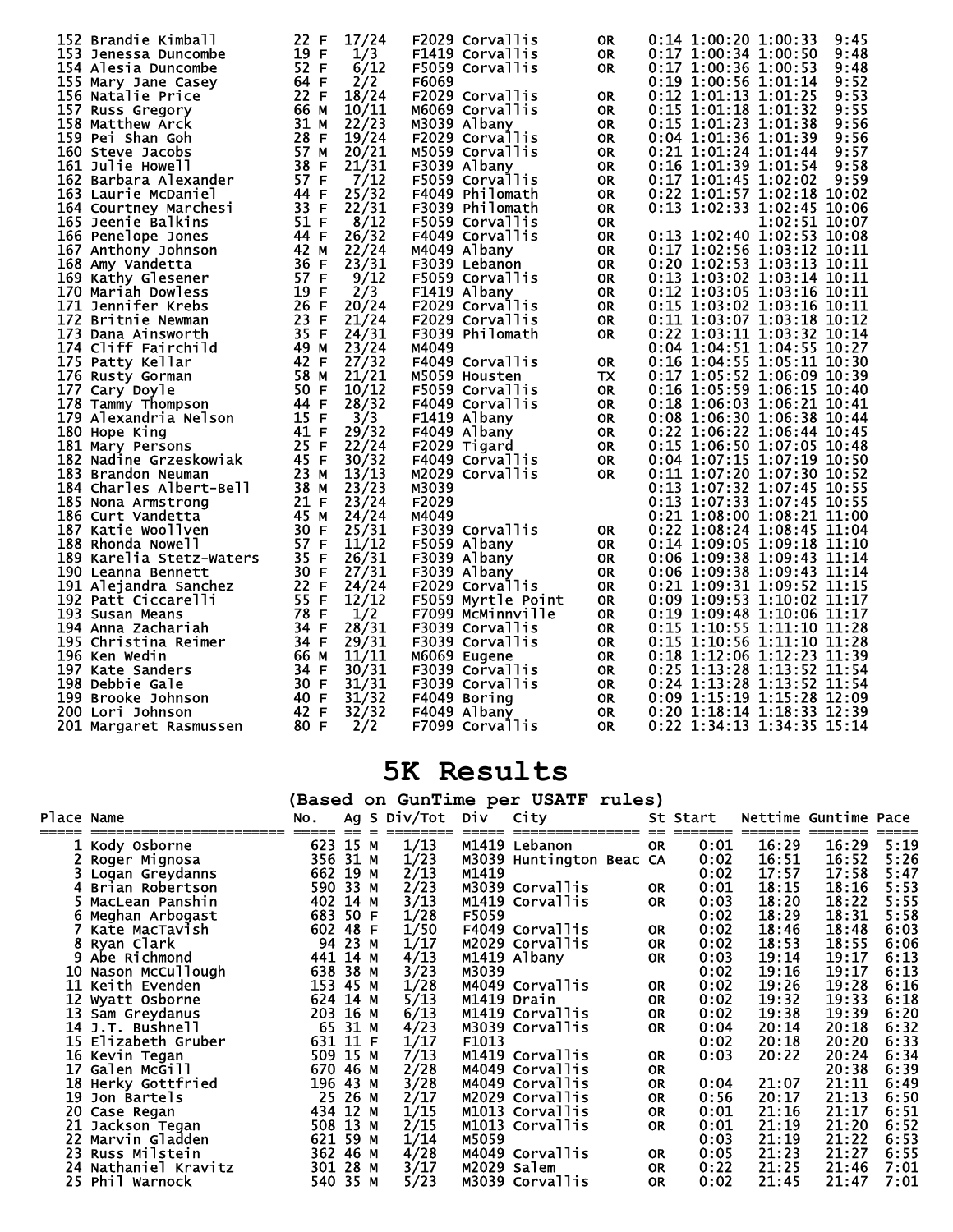|     | 26 Elias Arredondo       | 16 43 M              | 5/28  | M4049 Corvallis | 0R        |      |       | 21:48 | 7:01 |
|-----|--------------------------|----------------------|-------|-----------------|-----------|------|-------|-------|------|
|     |                          |                      |       |                 |           | 0:03 | 21:45 | 21:48 |      |
|     | 27 Robert Campbell       | 73 24 M              | 4/17  | M2029 Corvallis | <b>OR</b> |      |       |       | 7:01 |
|     | 28 Sagan Rauscher        | 424 13 M             | 3/15  | M1013 Corvallis | <b>OR</b> | 0:02 | 21:48 | 21:49 | 7:02 |
|     | 29 Jerry Wilson          | 565 27 M             | 5/17  | M2029 Albany    | <b>OR</b> | 0:29 | 21:24 | 21:52 | 7:03 |
|     | 30 Scott Heppell         | 659 43 M             | 6/28  | M4049           |           |      |       | 22:00 | 7:05 |
|     |                          |                      |       |                 |           |      |       |       |      |
|     | 31 Daniel Blum           | 43 31 M              | 6/23  | M3039 Corvallis | 0R        | 0:26 | 21:38 | 22:03 | 7:06 |
|     | 32 Fred Vock             | 652 56 M             | 2/14  | M5059 Corvallis | <b>OR</b> | 0:05 | 21:59 | 22:04 | 7:06 |
|     |                          | 255 31 F             | 1/52  | F3039 Dallas    |           |      |       | 22:06 |      |
|     | 33 Stacy Janesofsky      |                      |       |                 | <b>OR</b> | 0:03 | 22:03 |       | 7:07 |
|     | 34 Rachel Prickett       | 419 27 F             | 1/37  | F2029 Philomath | <b>OR</b> | 0:17 | 21:51 | 22:07 | 7:08 |
|     | <b>35 Ward Nelson</b>    | 382 11 M             | 4/15  | M1013 Albany    | <b>OR</b> | 0:01 | 22:09 | 22:10 | 7:09 |
|     |                          |                      |       |                 |           |      |       |       |      |
|     | 36 Keith Prickett        | 418 28 M             | 6/17  | M2029 Philomath | <b>OR</b> |      |       | 22:15 | 7:10 |
|     | 37 Kristin Nason         | 375 35 F             | 2/52  | F3039 Corvallis | <b>OR</b> | 0:03 | 22:18 | 22:21 | 7:12 |
|     | 38 Ronald Harper         | 216 59 M             | 3/14  | M5059 Vancouver | WA        | 0:06 | 22:25 | 22:30 | 7:15 |
|     |                          |                      |       |                 |           |      |       |       |      |
|     | 39 Joshua Kubischta      | 303 18 M             | 8/13  | M1419 San Diego | CA        | 0:01 | 22:33 | 22:33 | 7:16 |
|     | 40 Chad Huber            | 243 24 M             | 7/17  | M2029 Bend      | <b>OR</b> | 0:28 | 22:18 | 22:45 | 7:20 |
|     | 41 Gregg Kleiner         | 293 52 M             | 4/14  | M5059 Corvallis | <b>OR</b> | 0:14 | 22:33 | 22:47 | 7:20 |
|     |                          |                      |       |                 |           |      |       |       |      |
|     | 42 Paul Vandevelder      | 531 60 M             | 1/17  | M6069 Corvallis | <b>OR</b> |      |       | 23:11 | 7:28 |
|     | 43 Gavin Bomber          | 44 13 M              | 5/15  | M1013 Corvallis | <b>OR</b> | 0:02 | 23:19 | 23:20 | 7:31 |
|     | 44 Paul Bomber           | 46 15 M              |       |                 |           |      | 23:11 | 23:28 | 7:33 |
|     |                          |                      | 9/13  | M1419 Corvallis | <b>OR</b> | 0:17 |       |       |      |
|     | 45 Edwin Gonzalez        | 642 16 M             | 10/13 | M1419 Albany    | <b>OR</b> | 0:02 | 23:27 | 23:28 | 7:34 |
|     | 46 Julianne Schutfort    | 465 46 F             | 2/50  | F4049 Corvallis | <b>OR</b> | 0:04 | 23:38 | 23:41 | 7:38 |
|     |                          |                      |       |                 |           |      |       |       |      |
|     | 47 Michael Klautzsch Jr. | 292 17 M             | 11/13 | M1419 Albany    | <b>OR</b> | 0:03 | 23:39 | 23:41 | 7:38 |
|     | 48 Andy Roberts          | 684 31 M             | 7/23  | M3039 Corvallis | <b>OR</b> | 0:08 | 23:34 | 23:42 | 7:38 |
|     | 49 Emma Kane             | 644 13 F             | 2/17  | F1013 Corvallis | <b>OR</b> | 0:15 | 23:28 | 23:42 | 7:38 |
|     |                          |                      |       |                 |           |      |       |       |      |
|     | 50 Rich Kane             | 657 48 м<br>226 53 м | 7/28  | M4049 Corvallis | 0R        | 0:15 | 23:39 | 23:53 | 7:41 |
| 51  | John Henry               |                      | 5/14  | M5059 Albany    | <b>OR</b> | 0:06 | 23:48 | 23:53 | 7:42 |
|     | 52 Paul Burns            | 633 47 M             | 8/28  | M4049 Florence  | 0R        |      |       | 23:57 | 7:43 |
|     |                          |                      |       |                 |           |      |       |       |      |
| 53. | Katherine Halstead       | 211 31 F             | 3/52  | F3039 Corvallis | <b>OR</b> | 0:10 | 23:49 | 23:58 | 7:43 |
| 54  |                          | $\mathbf 0$          |       |                 |           |      |       | 23:59 | 7:43 |
|     | 55 Amelia Ingersoll      | 591 48 F             | 3/50  | F4049 Corvallis | 0R        | 0:10 | 23:49 | 23:59 | 7:43 |
|     |                          |                      |       |                 |           |      |       |       |      |
|     | 56 Nova Elwood           | 145 32 F             | 4/52  | F3039 Corvallis | <b>OR</b> | 0:03 | 24:02 | 24:05 | 7:45 |
| 57  | Stephen Chenard          | 660 13 M             | 6/15  | M1013           |           | 0:08 | 24:00 | 24:08 | 7:46 |
|     | 58 Alexandra Barrett     | 703 15 F             | 1/13  | F1419           |           | 0:12 | 24:09 | 24:21 | 7:51 |
|     |                          |                      |       |                 |           |      |       |       |      |
|     | 59 Chris Graham          | 200 12 M             | 7/15  | M1013 Corvallis | 0R        | 0:07 | 24:15 | 24:21 | 7:51 |
|     | 60 Suzanne Marinello     | 634 54 F             | 2/28  | F5059 Corvallis | <b>OR</b> | 0:07 | 24:18 | 24:24 | 7:52 |
|     |                          |                      | 1/17  | F6069 Corvallis |           |      |       | 24:29 | 7:53 |
|     | 61 Shirley Shaw          | 468 61 F             |       |                 | <b>OR</b> | 0:28 | 24:01 |       |      |
|     | 62 Keaton Williams       | 561 14 M             | 12/13 | M1419 Corvallis | 0R        | 0:09 | 24:22 | 24:30 | 7:54 |
|     | 63 Brian Smits           | 478 43 M             | 9/28  | M4049 Corvallis | <b>OR</b> | 0:09 | 24:22 | 24:31 | 7:54 |
|     |                          |                      |       |                 |           |      |       |       |      |
|     | 64 Tara Hill             | 230 25 F             | 2/37  | F2029 Washougal | <b>WA</b> | 0:06 | 24:27 | 24:32 | 7:54 |
|     | 65 Robert Lemerande      | 318 53 M             | 6/14  | M5059 Bandon    | 0R        |      |       | 24:37 | 7:56 |
|     | 66 Ron Sparks            | 483 25 M             | 8/17  | M2029 Corvallis | <b>OR</b> | 0:05 | 24:34 | 24:39 | 7:56 |
|     |                          |                      |       |                 |           |      |       |       |      |
|     | 67 Ian Vickstrom         | 641 11 M             | 8/15  | M1013 Corvallis | <b>OR</b> | 0:01 | 24:49 | 24:50 | 8:00 |
|     | 68 Aidan Richards        | 437 10 M             | 9/15  | M1013 Corvallis | <b>OR</b> | 0:04 | 24:48 | 24:51 | 8:00 |
|     | 69 Braedon Moore-Price   | 629 12 M             | 10/15 | M1013 Corvallis | <b>OR</b> | 0:11 | 24:42 | 24:53 | 8:01 |
|     |                          |                      |       |                 |           |      |       |       |      |
|     | 70 Christopher Patterson | 404 37 M             | 8/23  | M3039 Albany    | 0R        | 0:03 | 25:06 | 25:08 | 8:06 |
|     | 71 Molly Robertson       | 637 32 F             | 5/52  | F3039 Corvallis | <b>OR</b> | 0:04 | 25:07 | 25:10 | 8:06 |
|     | 72 Jeanne Lemerande      | 317 53 F             | 3/28  | F5059 Bandon    | <b>OR</b> | 0:07 | 25:09 | 25:16 |      |
|     |                          |                      |       |                 |           |      |       |       | 8:08 |
|     | 73 Courtney King         | 285 14 F             | 2/13  | F1419 Florence  | <b>OR</b> | 0:08 | 25:16 | 25:23 | 8:10 |
|     | 74 Anna Graham           | 199 15 F             | 3/13  | F1419 Corvallis | <b>OR</b> | 0:06 | 25:18 | 25:24 | 8:11 |
|     | 75 Aimee Williams        | 559 42 F             | 4/50  | F4049 Corvallis | OR        | 0:09 | 25:29 | 25:38 | 8:15 |
|     |                          |                      |       |                 |           |      |       |       |      |
|     | 76 Bart Hunter           | 247 55 M             | 7/14  | M5059 Corvallis | OR.       | 0:33 | 25:06 | 25:38 | 8:15 |
|     | 77 Craig Graham          | 201 46 M             | 10/28 | M4049 Corvallis | <b>OR</b> | 0:07 | 25:37 | 25:44 | 8:17 |
|     | 78 Tom Hartsook          | 220 63 M             | 2/17  | M6069 Corvallis | <b>OR</b> | 0:32 | 25:13 | 25:45 | 8:17 |
|     |                          |                      |       |                 |           |      |       |       |      |
|     | 79 Jaclyn Huehn          | 244 26 F             | 3/37  | F2029 Portland  | <b>OR</b> | 0:07 | 25:45 | 25:51 | 8:20 |
|     | 80 Michael Barton        | 26 53 M              | 8/14  | M5059 Seattle   | WA        | 0:13 | 25:40 | 25:52 | 8:20 |
|     | 81 Scott Ledman          | 695 ОО М             |       |                 |           | 0:21 | 25:32 | 25:53 | 8:20 |
|     | 82 Jeff Reimer           |                      |       |                 |           |      |       |       |      |
|     |                          | 436 39 M             | 9/23  | M3039 Corvallis | 0R        | 0:17 | 25:48 | 26:04 | 8:24 |
|     | 83 Molly Adams           | 115F                 | 4/13  | F1419 Corvallis | 0R        | 0:12 | 25:54 | 26:05 | 8:24 |
|     | 84 Brittany May          | 346 31 F             | 6/52  | F3039 Corvallis | 0R        | 0:08 | 25:58 | 26:06 | 8:24 |
|     |                          | 38 38 M              | 10/23 | M3039 Philomath |           | 0:28 | 25:40 | 26:08 | 8:25 |
|     | 85 John Bergquist        |                      |       |                 | 0R        |      |       |       |      |
|     | 86 Laura Munoz           | 374 26 F             | 4/37  | F2029 Lebanon   | 0R        | 0:14 | 25:55 | 26:09 | 8:25 |
|     | 87 Caroline Doyle        | 131 12 F             | 3/17  | F1013 Corvallis | 0R        | 0:18 | 25:53 | 26:10 | 8:26 |
|     | 88 Ellie Hintzman        | 231 8 F              | 1/15  | F0109 Corvallis |           |      | 26:03 | 26:10 | 8:26 |
|     |                          |                      |       |                 | 0R        | 0:08 |       |       |      |
|     | 89 Nat Adams             | 2 20 M               | 9/17  | M2029 Corvallis | 0R        | 0:12 | 26:00 | 26:11 | 8:26 |
|     | 90 Robert Hoby           | 673 42 M             | 11/28 | M4049 Albany    | 0R        | 0:20 | 25:55 | 26:14 | 8:27 |
|     | 91 Aida Arik             | 690 25 F             | 5/37  | F2029 Corvallis |           | 0:26 | 25:53 | 26:19 | 8:29 |
|     |                          |                      |       |                 | 0R        |      |       |       |      |
|     | 92 Mary Stephens         | 490 51 F             | 4/28  | F5059 Corvallis | 0R        | 0:05 | 26:25 | 26:30 | 8:32 |
|     | 93 Kahee Kim             | 283 24 F             | 6/37  | F2029 Corvallis | 0R        | 0:46 | 25:45 | 26:31 | 8:32 |
|     |                          |                      |       |                 |           |      |       |       |      |
|     | 94 Dena Witthaus         | 567 28 F             | 7/37  | F2029 Corvallis | 0R        | 0:22 | 26:22 | 26:43 | 8:36 |
|     | 95 Mike Wiener           | 557 28 M             | 10/17 | M2029 Corvallis | 0R        | 0:23 | 26:26 | 26:49 | 8:38 |
|     | 96 Mary Campbell         | 71 49 F              | 5/50  | F4049 Shedd     | 0R        | 0:23 | 26:26 | 26:49 | 8:38 |
|     | 97 Alexis McQuillan      |                      | 7/52  |                 |           |      |       |       |      |
|     |                          | 348 35 F             |       | F3039 Corvallis | 0R        | 0:05 | 26:48 | 26:53 | 8:39 |
|     | 98 Kelly Hower           | 241 29 F             | 8/37  | F2029 Corvallis | <b>OR</b> | 0:05 | 26:55 | 26:59 | 8:42 |
|     | 99 Sydney Beers          | 33 9 F               | 2/15  | F0109 Albany    | 0R        | 0:08 | 26:53 | 27:00 | 8:42 |
|     |                          |                      |       |                 |           |      |       |       |      |
|     | 100 Sue Richards         | 440 43 F             | 6/50  | F4049 Corvallis | 0R        | 0:04 | 26:59 | 27:02 | 8:42 |
|     | 101 Russell Sullivan     | 501 60 M             | 3/17  | M6069 Corvallis | 0R        | 0:14 | 26:57 | 27:10 | 8:45 |
|     | 102 Alex Nelson          | 377 10 M             | 11/15 | M1013 Corvallis | 0R        | 0:20 | 26:51 | 27:11 | 8:45 |
|     |                          |                      |       |                 |           |      |       |       |      |
|     | 103 Owen Halsey          | 639 11 M             | 12/15 | M1013           |           | 0:24 | 26:49 | 27:13 | 8:46 |
|     | 104 Kody Jones           | 266 10 M             | 13/15 | M1013 Lebanon   | 0R        | 0:24 | 26:53 | 27:16 | 8:47 |
|     | 105 Ellery Shearman      | 469 10 F             | 4/17  | F1013 Corvallis | 0R        | 0:09 | 27:09 | 27:17 | 8:47 |
|     |                          |                      |       |                 |           |      |       |       |      |
|     | 106 Christian Dolf       | 127 18 M             | 13/13 | M1419 Redding   | CA        | 0:08 | 27:11 | 27:19 | 8:48 |
|     | 107 Sarah Smiecinski     | 475 27 F             | 9/37  | F2029 Corvallis | 0R        |      |       | 27:20 | 8:48 |
|     | 108 Sharee Elwood        | 146 10 F             | 5/17  | F1013 Corvallis | 0R        | 0:05 | 27:19 | 27:24 | 8:49 |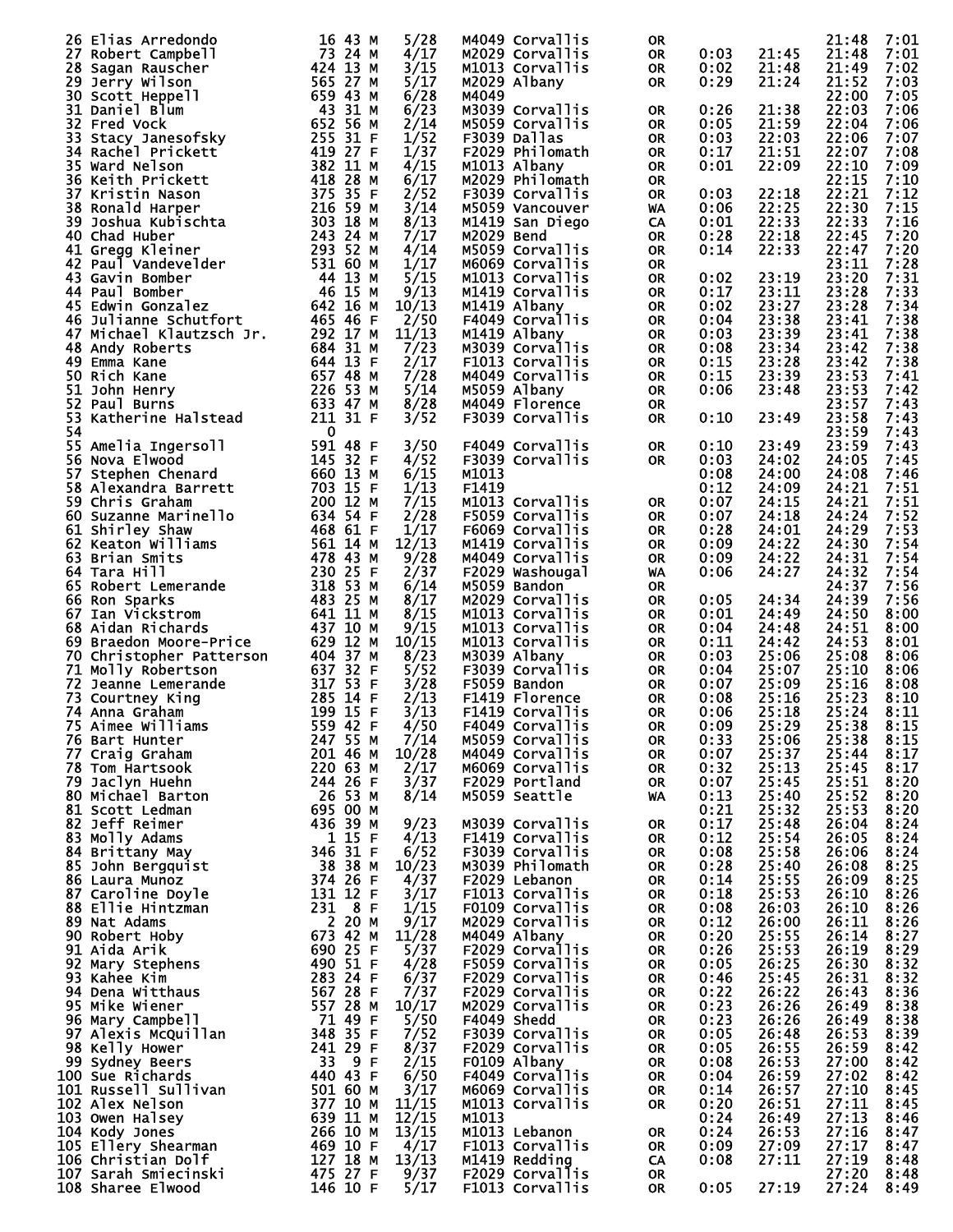| 109 Joseph Elwood                                                                                                                                                                                                                                                         | 144 34 M                                               | 11/23 | M3039 Corvallis    | <b>OR</b> | 0:05 | 27:20 | 27:25<br>8:50 |
|---------------------------------------------------------------------------------------------------------------------------------------------------------------------------------------------------------------------------------------------------------------------------|--------------------------------------------------------|-------|--------------------|-----------|------|-------|---------------|
| 110 Kalleen Stoddard                                                                                                                                                                                                                                                      | 497 37 F                                               | 8/52  |                    |           |      | 27:19 | 27:28<br>8:51 |
|                                                                                                                                                                                                                                                                           |                                                        |       | F3039 Corvallis    | <b>OR</b> | 0:09 |       |               |
| 111 Jeff Hintzman<br>111 Jeff Hintzman<br>112 Ian Tomlinson<br>112 Ian Tomlinson<br>112 Ian Tomlinson<br>113 Rachel Beck<br>114 Stacey Miller<br>116 Hilary Armatas<br>116 Hilary Armatas<br>116 Hilary Armatas<br>118 Chelsea Madison<br>118 Chelsea Madison<br>119 Eliz | 232 47 M                                               | 12/28 | M4049 Corvallis    | <b>OR</b> | 0:08 | 27:25 | 27:33<br>8:52 |
|                                                                                                                                                                                                                                                                           |                                                        | 11/17 | M2029 Corvallis    | <b>OR</b> | 0:07 | 27:27 | 27:34<br>8:53 |
|                                                                                                                                                                                                                                                                           |                                                        | 10/37 | F2029 Corvallis    | <b>OR</b> | 0:07 | 27:45 | 27:52<br>8:58 |
|                                                                                                                                                                                                                                                                           |                                                        |       |                    |           |      |       |               |
|                                                                                                                                                                                                                                                                           |                                                        | 9/52  | F3039              |           | 0:18 | 27:35 | 27:52<br>8:59 |
|                                                                                                                                                                                                                                                                           |                                                        | 13/28 | M4049 Corvallis    | <b>OR</b> | 0:20 | 27:34 | 27:53<br>8:59 |
|                                                                                                                                                                                                                                                                           |                                                        | 5/13  | F1419 Corvallis    | <b>OR</b> | 0:41 | 27:15 | 27:55<br>8:59 |
|                                                                                                                                                                                                                                                                           |                                                        |       |                    |           |      |       |               |
|                                                                                                                                                                                                                                                                           |                                                        | 11/37 | F2029 Corvallis    | <b>OR</b> |      |       | 27:56<br>9:00 |
|                                                                                                                                                                                                                                                                           |                                                        | 10/52 | F3039 Molalla      | <b>OR</b> | 0:34 | 27:29 | 28:03<br>9:02 |
|                                                                                                                                                                                                                                                                           |                                                        | 12/37 | F2029 Corvallis Or | <b>OR</b> | 0:15 | 27:50 | 28:04<br>9:02 |
|                                                                                                                                                                                                                                                                           |                                                        |       |                    |           |      |       |               |
|                                                                                                                                                                                                                                                                           |                                                        | 11/52 | F3039 Dallas       | <b>OR</b> | 0:25 | 27:41 | 28:06<br>9:03 |
|                                                                                                                                                                                                                                                                           |                                                        | 14/28 | M4049 Corvallis    | <b>OR</b> | 0:16 | 27:53 | 9:04<br>28:08 |
|                                                                                                                                                                                                                                                                           |                                                        | 12/17 |                    |           |      | 28:01 |               |
|                                                                                                                                                                                                                                                                           |                                                        |       | M2029 Tigard       | <b>OR</b> | 0:18 |       | 28:19<br>9:07 |
|                                                                                                                                                                                                                                                                           |                                                        | 12/52 | F3039 South Beach  | <b>OR</b> | 0:18 | 28:01 | 28:19<br>9:07 |
|                                                                                                                                                                                                                                                                           |                                                        | 1/9   | MO109 South Beach  | <b>OR</b> | 0:17 | 28:08 | 28:25<br>9:09 |
|                                                                                                                                                                                                                                                                           |                                                        |       |                    |           |      |       |               |
|                                                                                                                                                                                                                                                                           |                                                        | 7/50  | F4049 Salem        | <b>OR</b> | 0:17 | 28:09 | 28:25<br>9:09 |
|                                                                                                                                                                                                                                                                           |                                                        | 5/28  | F5059 Lincoln City | <b>OR</b> | 0:23 | 28:04 | 28:26<br>9:10 |
|                                                                                                                                                                                                                                                                           |                                                        | 6/17  | F1013 Corvallis    | <b>OR</b> | 0:08 | 28:21 | 28:29<br>9:11 |
|                                                                                                                                                                                                                                                                           |                                                        |       |                    |           |      |       |               |
|                                                                                                                                                                                                                                                                           |                                                        | 2/17  | F6069 Corvallis    | <b>OR</b> | 0:13 | 28:21 | 28:33<br>9:12 |
|                                                                                                                                                                                                                                                                           |                                                        | 3/17  | F6069              |           | 0:06 | 28:29 | 9:12<br>28:34 |
| 130 Charlotte Welch                                                                                                                                                                                                                                                       | 547 11 F                                               | 7/17  | F1013 Tigard       | OR        | 0:15 | 28:21 | 28:36<br>9:13 |
|                                                                                                                                                                                                                                                                           |                                                        |       |                    |           |      |       |               |
| 131 Hayley Ingalls                                                                                                                                                                                                                                                        | 599 15 F                                               | 6/13  | F1419 Corvallis    | <b>OR</b> | 0:37 | 28:02 | 28:39<br>9:14 |
| 132 Julie Haack Julie Haack 270 47 F                                                                                                                                                                                                                                      |                                                        | 8/50  | F4049 Eugene       | <b>OR</b> | 0:36 | 28:16 | 28:52<br>9:18 |
|                                                                                                                                                                                                                                                                           |                                                        | 2/9   | M0109 Corvallis    | <b>OR</b> | 0:02 | 28:50 | 28:52<br>9:18 |
|                                                                                                                                                                                                                                                                           |                                                        |       |                    |           |      |       |               |
|                                                                                                                                                                                                                                                                           |                                                        | 7/13  | F1419 Corvallis    | <b>OR</b> |      |       | 28:59<br>9:20 |
|                                                                                                                                                                                                                                                                           |                                                        | 9/50  | F4049 Monmouth     | <b>OR</b> | 0:32 | 28:28 | 28:59<br>9:20 |
|                                                                                                                                                                                                                                                                           |                                                        | 6/28  | F5059 Philomath    | <b>OR</b> | 0:06 | 28:55 | 29:01<br>9:21 |
|                                                                                                                                                                                                                                                                           |                                                        |       |                    |           |      |       |               |
|                                                                                                                                                                                                                                                                           |                                                        | 10/50 | F4049 Corvallis    | <b>OR</b> | 0:09 | 28:53 | 29:01<br>9:21 |
|                                                                                                                                                                                                                                                                           |                                                        | 13/37 | F2029 Corvallis    | <b>OR</b> | 0:13 | 28:49 | 29:01<br>9:21 |
|                                                                                                                                                                                                                                                                           |                                                        | 7/28  | F5059 Philomath    |           | 0:13 | 28:50 | 29:02         |
|                                                                                                                                                                                                                                                                           |                                                        |       |                    | <b>OR</b> |      |       | 9:21          |
|                                                                                                                                                                                                                                                                           |                                                        | 12/23 | M3039              |           | 0:17 | 28:50 | 29:06<br>9:22 |
|                                                                                                                                                                                                                                                                           |                                                        | 4/17  | M6069 Corvallis    | <b>OR</b> | 0:34 | 28:34 | 29:07<br>9:23 |
|                                                                                                                                                                                                                                                                           |                                                        |       |                    |           |      |       |               |
|                                                                                                                                                                                                                                                                           |                                                        | 8/17  | F1013 Lake Oswego  | <b>OR</b> | 0:07 | 29:02 | 29:09<br>9:23 |
|                                                                                                                                                                                                                                                                           |                                                        | 4/17  | F6069 Lebanon      | <b>OR</b> | 0:02 | 29:08 | 29:10<br>9:23 |
|                                                                                                                                                                                                                                                                           |                                                        | 13/17 | M2029 Corvallis    | <b>OR</b> | 0:19 | 28:53 | 29:11<br>9:24 |
|                                                                                                                                                                                                                                                                           |                                                        |       |                    |           |      |       |               |
|                                                                                                                                                                                                                                                                           |                                                        | 1/3   | M7099 Corvallis    | <b>OR</b> | 0:06 | 29:10 | 29:16<br>9:26 |
| 132 Julie Haack Julie Haack 270 47 F<br>133 Bora Haller<br>134 Theresa Hommes<br>135 Ann Hensley<br>136 Teresa Hall<br>136 Teresa Hall<br>136 Teresa Hall<br>136 Teresa Hall<br>136 Teresa Hall<br>136 Sanging 227 49 F F F F F F F F F F F F F                           |                                                        | 11/50 | F4049 Corvallis    | <b>OR</b> | 0:18 | 29:00 | 29:18<br>9:26 |
|                                                                                                                                                                                                                                                                           |                                                        | 14/17 | M2029 Corvallis    | <b>OR</b> | 0:22 | 28:58 | 29:19<br>9:27 |
|                                                                                                                                                                                                                                                                           |                                                        |       |                    |           |      |       |               |
|                                                                                                                                                                                                                                                                           |                                                        | 14/37 | F2029 Corvallis    | <b>OR</b> | 0:20 | 29:00 | 29:20<br>9:27 |
|                                                                                                                                                                                                                                                                           |                                                        | 13/23 | M3039 Corvallis    | <b>OR</b> | 0:18 | 29:05 | 29:22<br>9:27 |
| 150 Rebecca Odonnell                                                                                                                                                                                                                                                      |                                                        | 3/15  | F0109 Salem        | <b>OR</b> | 0:05 | 29:20 | 9:29<br>29:25 |
|                                                                                                                                                                                                                                                                           |                                                        |       |                    |           |      |       |               |
| 151 Tim Odonnell                                                                                                                                                                                                                                                          |                                                        | 15/28 | M4049 Salem        | <b>OR</b> | 0:05 | 29:21 | 9:29<br>29:26 |
| 152 Madison Escobar                                                                                                                                                                                                                                                       |                                                        | 9/17  | F1013 Corvallis    | <b>OR</b> | 0:20 | 29:07 | 29:26<br>9:29 |
| 153 Aaron Escobar                                                                                                                                                                                                                                                         | $392 \t 8 F$ $393 \t 40 M$ $148 \t 10 F$ $147 \t 37 M$ | 14/23 | M3039 Corvallis    | <b>OR</b> | 0:20 | 29:08 | 9:29<br>29:27 |
|                                                                                                                                                                                                                                                                           |                                                        |       |                    |           |      |       |               |
| 154 Marit Bovbjerg                                                                                                                                                                                                                                                        |                                                        | 13/52 | F3039              |           | 0:33 | 28:55 | 29:28<br>9:29 |
| 155 James Miley                                                                                                                                                                                                                                                           |                                                        | 16/28 | M4049 Salem        | OR        | 0:07 | 29:23 | 29:30<br>9:30 |
|                                                                                                                                                                                                                                                                           | 425 33 F<br>358 43 M<br>294 33 F<br>504 24 M           |       | F3039 Corvallis    |           | 0:11 | 29:20 | 29:31         |
| 156 Melissa Knowles                                                                                                                                                                                                                                                       |                                                        | 14/52 |                    | OR        |      |       | 9:30          |
| 157 Emily Bouldin                                                                                                                                                                                                                                                         |                                                        | 15/37 | F2029 Corvallis    | <b>OR</b> | 0:31 | 29:05 | 29:35<br>9:32 |
| 158 Ken Ogden                                                                                                                                                                                                                                                             | 394 75 M                                               | 2/3   | M7099 Salem        | <b>OR</b> | 0:06 | 29:41 | 29:46<br>9:35 |
| 159 Randa11 Rauwendaa1                                                                                                                                                                                                                                                    | 426 30 M                                               | 15/23 |                    |           |      |       |               |
|                                                                                                                                                                                                                                                                           |                                                        |       | M3039 Corvallis    | 0R        | 0:11 | 29:37 | 29:47<br>9:36 |
| 160 Wes Smith                                                                                                                                                                                                                                                             | $682$ 57 M                                             | 9/14  | M5059              |           | 0:13 | 29:37 | 29:50<br>9:36 |
| 161 Anne Nolin                                                                                                                                                                                                                                                            | 389 52 F                                               | 8/28  | F5059 Corvallis    | 0R        | 0:15 | 29:36 | 29:51<br>9:37 |
|                                                                                                                                                                                                                                                                           | 612 F                                                  | 10/17 |                    |           | 0:12 | 29:50 |               |
| 162 Malia Allen                                                                                                                                                                                                                                                           |                                                        |       | F1013 Albany       | <b>OR</b> |      |       | 30:01<br>9:40 |
| 163 Sara Heyerly                                                                                                                                                                                                                                                          | 229 19 F                                               | 8/13  | F1419 Molalla      | <b>OR</b> | 0:34 | 29:28 | 30:01<br>9:40 |
| 164 Makaira Underwood                                                                                                                                                                                                                                                     | $525$ 27 F                                             | 16/37 | F2029 Corvallis    | <b>OR</b> | 0:39 | 29:24 | 30:03<br>9:41 |
|                                                                                                                                                                                                                                                                           | 493 34 F                                               |       |                    |           |      |       | 9:41          |
| 165 Erin Stevens                                                                                                                                                                                                                                                          |                                                        | 15/52 | F3039 Ridgefield   | WA        | 0:40 | 29:24 | 30:03         |
| 166 Brittney Alexander                                                                                                                                                                                                                                                    | 527F                                                   | 17/37 | F2029 Philomath    | <b>OR</b> | 0:40 | 29:24 | 30:04<br>9:41 |
| 167 Elizabeth Johanson                                                                                                                                                                                                                                                    | 258 32 F                                               | 16/52 | F3039 Albany       | <b>OR</b> | 0:17 | 29:52 | 30:09<br>9:42 |
|                                                                                                                                                                                                                                                                           | 162 30 M                                               | 16/23 | M3039 Corvallis    | <b>OR</b> | 0:23 | 29:52 | 30:14<br>9:44 |
| 168 Kok Yang Foo                                                                                                                                                                                                                                                          |                                                        |       |                    |           |      |       |               |
| 169 Christine Clark                                                                                                                                                                                                                                                       | 9142 F                                                 | 12/50 | F4049 Corvallis    | 0R        | 0:22 | 30:00 | 30:22<br>9:47 |
| 170 Alex Staben                                                                                                                                                                                                                                                           | 9 F<br>486                                             | 4/15  | F0109 Corvallis    | <b>OR</b> | 0:05 | 30:18 | 30:22<br>9:47 |
| 171 Garrett Clark                                                                                                                                                                                                                                                         | 93 42 M                                                | 17/28 | M4049 Corvallis    | 0R        | 0:21 | 30:03 | 30:24<br>9:47 |
|                                                                                                                                                                                                                                                                           |                                                        |       |                    |           |      |       |               |
| 172 Lorri Widmann                                                                                                                                                                                                                                                         | 556 34 F                                               | 17/52 | F3039 Corvallis    | <b>OR</b> | 0:22 | 30:04 | 30:25<br>9:48 |
| 173 Marcia Vaughn                                                                                                                                                                                                                                                         | 533 45 F                                               | 13/50 | F4049 Philomath    | 0R        | 0:35 | 29:53 | 30:28<br>9:49 |
| 174 Alyssa Tucker                                                                                                                                                                                                                                                         | 523 31 F                                               | 18/52 | F3039 Corvallis    | <b>OR</b> | 0:38 | 29:52 | 30:30<br>9:49 |
|                                                                                                                                                                                                                                                                           |                                                        |       |                    |           |      |       |               |
| 175 Cynthia Burns                                                                                                                                                                                                                                                         | $6146$ F                                               | 14/50 | F4049 Florence     | 0R        | 0:07 | 30:27 | 30:33<br>9:50 |
| 176 Lora Crampton                                                                                                                                                                                                                                                         | 106 32 F                                               | 19/52 | F3039 Welches      | <b>OR</b> | 0:42 | 29:54 | 30:35<br>9:51 |
| 177 Timothy Gibbons                                                                                                                                                                                                                                                       | 611 34 M                                               | 17/23 | M3039 Philomath    | 0R        | 0:24 | 30:14 | 9:52<br>30:38 |
|                                                                                                                                                                                                                                                                           |                                                        |       |                    |           |      |       |               |
| 178 Megan Gibbons                                                                                                                                                                                                                                                         | 178 34 F                                               | 20/52 | F3039 Philomath    | <b>OR</b> | 0:23 | 30:15 | 9:52<br>30:38 |
| 179 Alexandra Regan                                                                                                                                                                                                                                                       | 433 45 F                                               | 15/50 | F4049 Corvallis    | 0R        | 0:03 | 30:35 | 9:52<br>30:38 |
| 180 Cheri Warren                                                                                                                                                                                                                                                          | 541 35 F                                               | 21/52 | F3039 Vancouver    | WA        | 0:07 | 30:41 | 9:55<br>30:47 |
|                                                                                                                                                                                                                                                                           |                                                        |       |                    |           |      |       |               |
| 181 Suzanne Cutsforth                                                                                                                                                                                                                                                     | 110 64 F                                               | 5/17  | F6069 Philomath    | 0R        | 0:16 | 30:32 | 9:55<br>30:47 |
| 182 Candis Giles                                                                                                                                                                                                                                                          | 180 63 F                                               | 6/17  | F6069 Corvallis    | <b>OR</b> | 0:17 | 30:32 | 9:55<br>30:48 |
| 183 Sean Treglown                                                                                                                                                                                                                                                         | 522 39 M                                               | 18/23 | M3039 Snohomish    |           | 0:45 | 30:18 | 31:03 10:00   |
|                                                                                                                                                                                                                                                                           |                                                        |       |                    | <b>WA</b> |      |       |               |
| 184 Driana Davila                                                                                                                                                                                                                                                         | 116 22 F                                               | 18/37 | F2029 Albany       | 0R        | 0:20 | 30:44 | 31:03 10:00   |
| 185 Marielle Fehrenbacher                                                                                                                                                                                                                                                 | 155 9 F                                                | 5/15  | F0109 Corvallis    | 0R        | 0:05 | 30:59 | 31:04 10:00   |
| 186 Matt Fehrenbacher                                                                                                                                                                                                                                                     | 156 39 M                                               | 19/23 | M3039 Corvallis    | <b>OR</b> |      |       | 31:04 10:00   |
|                                                                                                                                                                                                                                                                           |                                                        |       |                    |           |      |       |               |
| 187 Elsa Schutfort                                                                                                                                                                                                                                                        | 464 8 F                                                | 6/15  | F0109 Corvallis    | 0R        | 0:11 | 30:56 | 31:06 10:01   |
| 188 Dylan Darling                                                                                                                                                                                                                                                         | 114 33 M                                               | 20/23 | M3039 Bend         | <b>OR</b> | 0:12 | 30:58 | 31:09 10:02   |
| 189 Bill Hendricks                                                                                                                                                                                                                                                        | 224 46 M                                               | 18/28 | M4049 Albany       | 0R        | 0:19 | 30:52 | 31:11 10:02   |
|                                                                                                                                                                                                                                                                           |                                                        |       |                    |           |      |       |               |
| 190 Jennifer Rowe                                                                                                                                                                                                                                                         | 453 24 F                                               | 19/37 | F2029 Corvallis    | <b>OR</b> |      |       | 31:11 10:02   |
| 191 Aubrey Whitty                                                                                                                                                                                                                                                         | 666 13 F                                               | 11/17 | F1013 Corvallis    | <b>OR</b> | 0:01 | 31:20 | 31:20 10:06   |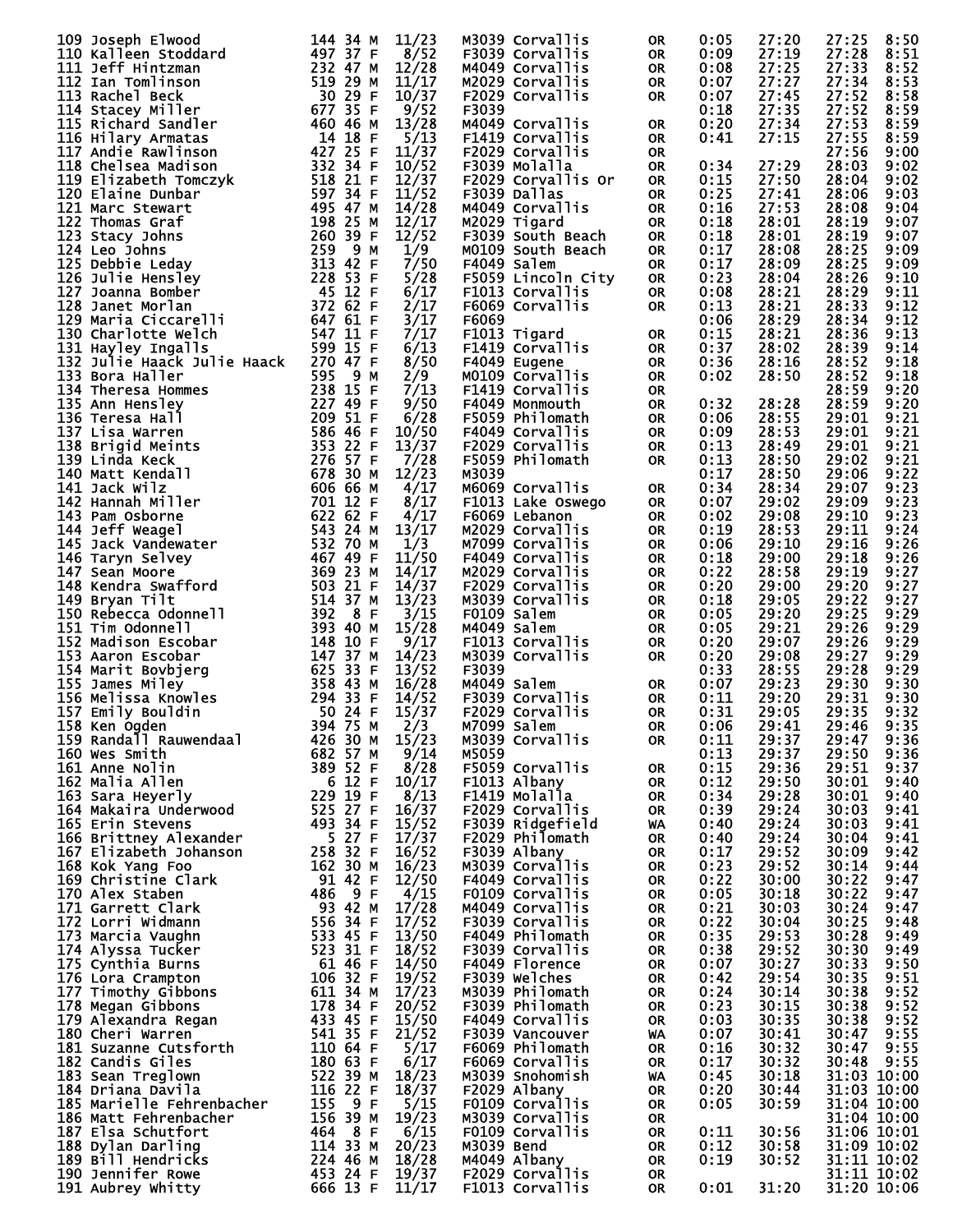| 192 Leslie Rauwendaal                                                                                                                                                                                                                                  | 425 30 F<br>22/52                                                                                                                                                                           | F3039 Corvallis   | 0R        | 0:10 | 31:13 | 31:22 10:06 |
|--------------------------------------------------------------------------------------------------------------------------------------------------------------------------------------------------------------------------------------------------------|---------------------------------------------------------------------------------------------------------------------------------------------------------------------------------------------|-------------------|-----------|------|-------|-------------|
| 193 Michael Klautzsch                                                                                                                                                                                                                                  | 291 42 M<br>19/28                                                                                                                                                                           | M4049 Albany      | <b>OR</b> | 0:20 | 31:04 | 31:23 10:07 |
|                                                                                                                                                                                                                                                        | 381 10 F                                                                                                                                                                                    |                   |           |      | 31:06 |             |
| 194 Katie Nelson                                                                                                                                                                                                                                       | 12/17                                                                                                                                                                                       | F1013 Corvallis   | <b>OR</b> | 0:20 |       | 31:26 10:07 |
| 195 Helen Nelson                                                                                                                                                                                                                                       | 380 44 F<br>539 29 F<br>136 22 F<br>16/50                                                                                                                                                   | F4049 Corvallis   | <b>OR</b> | 0:20 | 31:07 | 31:27 10:08 |
| 196 Kelly Ward                                                                                                                                                                                                                                         | 20/37<br>$\begin{array}{r} 339 \overline{29} \\ 136 \overline{22} \\ 214 \overline{34} \\ 9 \overline{24} \\ 664 \overline{7} \\ 663 \overline{40} \\ 267 \overline{13} \\ 18 \end{array}.$ | F2029 Corvallis   | 0R        | 0:41 | 30:47 | 31:27 10:08 |
|                                                                                                                                                                                                                                                        | 21/37                                                                                                                                                                                       | F2029 Corvallis   |           |      |       |             |
| 197 Nicole Dunworth                                                                                                                                                                                                                                    |                                                                                                                                                                                             |                   | <b>OR</b> | 0:41 | 30:48 | 31:28 10:08 |
| 198 Samuel Hanson                                                                                                                                                                                                                                      | 3/9                                                                                                                                                                                         | M0109 Corvallis   | 0R        | 0:09 | 31:20 | 31:29 10:08 |
| 199 Kaylyn Anderson                                                                                                                                                                                                                                    | 22/37                                                                                                                                                                                       | F2029 Lebanon     | <b>OR</b> |      |       | 31:30 10:09 |
|                                                                                                                                                                                                                                                        |                                                                                                                                                                                             |                   |           |      |       |             |
| 200 Theo Vache                                                                                                                                                                                                                                         | 4/9                                                                                                                                                                                         | M0109 Corvallis   | <b>OR</b> | 0:09 | 31:21 | 31:30 10:09 |
| 201 Kellie Vache                                                                                                                                                                                                                                       | 20/28                                                                                                                                                                                       | M4049 Corvallis   | <b>OR</b> | 0:10 | 31:21 | 31:31 10:09 |
| 202 Melisa Jones                                                                                                                                                                                                                                       | 13/17                                                                                                                                                                                       | F1013 Lebanon     | <b>OR</b> | 0:24 | 31:10 | 31:34 10:10 |
|                                                                                                                                                                                                                                                        |                                                                                                                                                                                             |                   |           |      |       |             |
| 203 Vincent Gimino                                                                                                                                                                                                                                     | 21/28                                                                                                                                                                                       | M4049 Corvallis   | <b>OR</b> | 0:07 | 31:28 | 31:35 10:10 |
| 204 Anthony Gimino                                                                                                                                                                                                                                     | $\frac{107}{184}$ $\frac{41}{8}$ M<br>5/9                                                                                                                                                   | MO109 Corvallis   | <b>OR</b> | 0:07 | 31:29 | 31:36 10:11 |
| 205 Andrew Delgreco                                                                                                                                                                                                                                    | 15/17                                                                                                                                                                                       | M2029 Corvallis   | <b>OR</b> | 0:15 | 31:27 | 31:41 10:12 |
|                                                                                                                                                                                                                                                        | 121 23 м<br>479 69 м<br>656 68 м<br>439 67 м                                                                                                                                                |                   |           |      |       |             |
| 206 John Snelling                                                                                                                                                                                                                                      | 5/17                                                                                                                                                                                        | M6069 Corvallis   | <b>OR</b> | 0:33 | 31:10 | 31:42 10:13 |
| 207 Osher Icen                                                                                                                                                                                                                                         | 6/17                                                                                                                                                                                        | M6069 Corvallis   | <b>OR</b> | 0:45 | 30:59 | 31:43 10:13 |
|                                                                                                                                                                                                                                                        | 7/17                                                                                                                                                                                        |                   |           |      |       |             |
| 208 John Richards                                                                                                                                                                                                                                      |                                                                                                                                                                                             | M6069 Corvallis   | 0R        | 0:19 | 31:26 | 31:44 10:13 |
|                                                                                                                                                                                                                                                        | 14/17                                                                                                                                                                                       | F1013 Covallis    | <b>OR</b> | 0:22 | 31:24 | 31:46 10:14 |
|                                                                                                                                                                                                                                                        | 14/15                                                                                                                                                                                       | M1013 Corvallis   | <b>OR</b> | 0:22 | 31:25 | 31:46 10:14 |
|                                                                                                                                                                                                                                                        |                                                                                                                                                                                             |                   |           |      |       |             |
|                                                                                                                                                                                                                                                        | 10/14                                                                                                                                                                                       | M5059 Corvallis   | <b>OR</b> | 0:24 | 31:28 | 31:51 10:15 |
|                                                                                                                                                                                                                                                        | 23/52                                                                                                                                                                                       | F3039 Corvallis   | <b>OR</b> | 0:38 | 31:18 | 31:56 10:17 |
|                                                                                                                                                                                                                                                        | 15/15                                                                                                                                                                                       | M1013 Corvallis   | <b>OR</b> | 0:04 | 31:56 | 32:00 10:18 |
|                                                                                                                                                                                                                                                        |                                                                                                                                                                                             |                   |           |      |       |             |
|                                                                                                                                                                                                                                                        | 22/28                                                                                                                                                                                       | M4049 Corvallis   | 0R        | 0:04 | 31:57 | 32:01 10:19 |
|                                                                                                                                                                                                                                                        | 24/52                                                                                                                                                                                       | F3039             |           | 0:13 | 31:50 | 32:02 10:19 |
|                                                                                                                                                                                                                                                        | 17/50                                                                                                                                                                                       | F4049 Corvallis   | <b>OR</b> | 0:12 | 31:52 | 32:04 10:19 |
|                                                                                                                                                                                                                                                        | 25/52                                                                                                                                                                                       |                   |           |      |       |             |
|                                                                                                                                                                                                                                                        |                                                                                                                                                                                             | F3039 Corvallis   | <b>OR</b> | 0:36 | 31:31 | 32:06 10:20 |
|                                                                                                                                                                                                                                                        | 8/17                                                                                                                                                                                        | M6069 Corvallis   | <b>OR</b> | 0:13 | 31:55 | 32:07 10:21 |
|                                                                                                                                                                                                                                                        | 9/28                                                                                                                                                                                        | F5059 Corvallis   | <b>OR</b> | 0:24 | 31:48 | 32:11 10:22 |
|                                                                                                                                                                                                                                                        |                                                                                                                                                                                             |                   |           |      |       |             |
|                                                                                                                                                                                                                                                        | 23/37                                                                                                                                                                                       | F2029 Bend        | 0R        | 0:19 | 32:00 | 32:19 10:24 |
|                                                                                                                                                                                                                                                        | 18/50                                                                                                                                                                                       | F4049 Albany      | <b>OR</b> | 0:25 | 31:55 | 32:19 10:25 |
|                                                                                                                                                                                                                                                        | 26/52                                                                                                                                                                                       | F3039 Albany      | <b>OR</b> | 0:25 | 31:56 | 32:20 10:25 |
|                                                                                                                                                                                                                                                        |                                                                                                                                                                                             |                   |           |      |       |             |
|                                                                                                                                                                                                                                                        | 19/50                                                                                                                                                                                       | F4049 Dallas      | <b>OR</b> | 0:26 | 32:08 | 32:33 10:29 |
|                                                                                                                                                                                                                                                        | 24/37                                                                                                                                                                                       | F2029 Corvallis   | <b>OR</b> | 0:11 | 32:37 | 32:48 10:34 |
|                                                                                                                                                                                                                                                        | 20/50                                                                                                                                                                                       | F4049 Eugene      | <b>OR</b> | 0:26 | 32:23 | 32:48 10:34 |
|                                                                                                                                                                                                                                                        |                                                                                                                                                                                             |                   |           |      |       |             |
|                                                                                                                                                                                                                                                        | 21/50                                                                                                                                                                                       | F4049 Eugene      | <b>OR</b> | 0:25 | 32:29 | 32:54 10:36 |
|                                                                                                                                                                                                                                                        | 15/17                                                                                                                                                                                       | F1013 Corvallis   | <b>OR</b> | 0:26 | 32:29 | 32:55 10:36 |
|                                                                                                                                                                                                                                                        | 7/17                                                                                                                                                                                        | F6069 Corvallis   | <b>OR</b> | 0:11 | 32:44 | 32:55 10:36 |
|                                                                                                                                                                                                                                                        |                                                                                                                                                                                             |                   |           |      |       |             |
|                                                                                                                                                                                                                                                        | 23/28                                                                                                                                                                                       | M4049 Corvallis   | <b>OR</b> | 0:26 | 32:29 | 32:55 10:36 |
|                                                                                                                                                                                                                                                        | 22/50                                                                                                                                                                                       | F4049 Corvallis   | <b>OR</b> | 0:37 | 32:24 | 33:01 10:38 |
|                                                                                                                                                                                                                                                        | 16/17                                                                                                                                                                                       | F1013 Corvallis   | <b>OR</b> | 0:22 | 32:39 | 33:01 10:38 |
|                                                                                                                                                                                                                                                        |                                                                                                                                                                                             |                   |           |      |       |             |
|                                                                                                                                                                                                                                                        | 9/13                                                                                                                                                                                        | F1419 Tigard      | 0R        | 0:15 | 32:54 | 33:09 10:41 |
|                                                                                                                                                                                                                                                        | 25/37                                                                                                                                                                                       | F2029 Corvallis   | <b>OR</b> | 0:11 | 32:59 | 33:10 10:41 |
|                                                                                                                                                                                                                                                        | 26/37                                                                                                                                                                                       | F2029 Corvallis   | <b>OR</b> | 0:32 | 32:39 | 33:10 10:41 |
|                                                                                                                                                                                                                                                        |                                                                                                                                                                                             |                   |           |      |       |             |
|                                                                                                                                                                                                                                                        | 10/28                                                                                                                                                                                       | F5059 Corvallis   | <b>OR</b> | 0:05 | 33:07 | 33:12 10:41 |
|                                                                                                                                                                                                                                                        | 27/52                                                                                                                                                                                       | F3039 Albany      | 0R        | 0:14 | 32:59 | 33:13 10:42 |
|                                                                                                                                                                                                                                                        | 23/50                                                                                                                                                                                       | F4049 Albany      | <b>OR</b> | 0:11 | 33:09 | 33:20 10:44 |
|                                                                                                                                                                                                                                                        |                                                                                                                                                                                             |                   |           |      |       |             |
|                                                                                                                                                                                                                                                        | 24/50                                                                                                                                                                                       | F4049 Corvallis   | <b>OR</b> | 0:22 | 32:59 | 33:21 10:44 |
|                                                                                                                                                                                                                                                        | 11/28                                                                                                                                                                                       | F5059 Corvallis   | <b>OR</b> | 0:28 | 32:58 | 33:25 10:46 |
| 207 Osher Icen<br>208 John Richards<br>209 Jessica chaplen<br>209 Jessica chaplen<br>211 1eff Davis<br>211 1eff Davis<br>211 1eff Davis<br>211 20dy Chilvers<br>212 Jody Chilvers<br>212 Jody Chilvers<br>213 Charlie Benning<br>215 Tiffany Baker<br> | 27/37                                                                                                                                                                                       | F2029 Corvallis   | <b>OR</b> | 0:41 | 32:48 | 33:28 10:47 |
|                                                                                                                                                                                                                                                        |                                                                                                                                                                                             |                   |           |      |       |             |
| 241 Kanchana Sonti                                                                                                                                                                                                                                     | 482 38 F<br>28/52                                                                                                                                                                           | F3039 Corvallis   | <b>OR</b> | 0:12 | 33:18 | 33:29 10:47 |
| 242 Erin Zabroski                                                                                                                                                                                                                                      | 685 10 F<br>17/17                                                                                                                                                                           | F <sub>1013</sub> |           | 0:29 | 33:03 | 33:31 10:48 |
| 243 Goodman Lisbeth                                                                                                                                                                                                                                    | 325 43 F<br>25/50                                                                                                                                                                           | F4049 Keizer      | OR.       | 0:10 | 33:23 | 33:33 10:48 |
|                                                                                                                                                                                                                                                        |                                                                                                                                                                                             |                   |           |      |       |             |
| 244 Susan Conner                                                                                                                                                                                                                                       | 26/50                                                                                                                                                                                       | F4049 Corvallis   | 0R        | 0:25 | 33:16 | 33:41 10:51 |
| 245 Elizabeth Lewis                                                                                                                                                                                                                                    | 28/37                                                                                                                                                                                       | F2029 Tigard      | 0R        | 0:18 | 33:40 | 33:57 10:56 |
| 246 Courtney White                                                                                                                                                                                                                                     | 29/37                                                                                                                                                                                       | F2029 Corvallis   | 0R        | 0:31 | 33:28 | 33:58 10:56 |
| 247 Edward Dever                                                                                                                                                                                                                                       | 101 44 F<br>319 28 F<br>555 26 F<br>555 26 F<br>123 47 M<br>124 9 F<br>315 75 M<br>24/28                                                                                                    | M4049 Corvallis   | <b>OR</b> | 0:12 | 33:50 | 34:01 10:57 |
|                                                                                                                                                                                                                                                        |                                                                                                                                                                                             |                   |           |      |       |             |
| 248 Olivia Dever                                                                                                                                                                                                                                       | 7/15                                                                                                                                                                                        | F0109 Corvallis   | <b>OR</b> | 0:09 | 33:58 | 34:07 10:59 |
| 249 Julian Lehman                                                                                                                                                                                                                                      | 315 7 M<br>128 35 F<br>688 31 F<br>6/9                                                                                                                                                      | M0109 Corvalllis  | <b>OR</b> | 0:38 | 33:30 | 34:07 10:59 |
| 250 Eva Dowell                                                                                                                                                                                                                                         | 29/52                                                                                                                                                                                       | F3039 Corvalllis  | 0R        | 0:38 | 33:30 | 34:07 10:59 |
|                                                                                                                                                                                                                                                        |                                                                                                                                                                                             |                   |           |      |       |             |
| 251 Julianna Betjemann                                                                                                                                                                                                                                 | 30/52                                                                                                                                                                                       | F3039             |           | 0:41 | 33:28 | 34:08 10:59 |
|                                                                                                                                                                                                                                                        | 31/52                                                                                                                                                                                       | F3039 Corvallis   | 0R        | 0:41 | 33:29 | 34:09 11:00 |
|                                                                                                                                                                                                                                                        | 8/17                                                                                                                                                                                        | F6069 Corvallis   | 0R        | 0:15 | 34:20 | 34:34 11:08 |
|                                                                                                                                                                                                                                                        |                                                                                                                                                                                             |                   |           |      |       |             |
|                                                                                                                                                                                                                                                        | 9/17                                                                                                                                                                                        | M6069 Corvallis   | 0R        | 0:33 | 34:16 | 34:48 11:13 |
|                                                                                                                                                                                                                                                        | 10/13                                                                                                                                                                                       | F1419 Corvallis   | 0R        | 0:37 | 34:12 | 34:49 11:13 |
| 252 Laura McCandish 600 32 F<br>252 Laura McCandish 600 32 F<br>253 Irene Bertani 41 63 F<br>254 Bill Thompson 512 62 M<br>255 Ellen Barry<br>256 George Vee<br>257 Brooke Kendall 278 30 F<br>258 Kaysey Crump 109 26 F<br>259 James Beers 31         | 10/17                                                                                                                                                                                       | M6069 Corvallis   | 0R        | 0:36 | 34:18 | 34:54 11:14 |
|                                                                                                                                                                                                                                                        |                                                                                                                                                                                             |                   |           |      |       |             |
|                                                                                                                                                                                                                                                        | 32/52                                                                                                                                                                                       | F3039 Laveta Ln.  | 0R        | 0:16 | 34:48 | 35:03 11:17 |
|                                                                                                                                                                                                                                                        | 30/37                                                                                                                                                                                       | F2029 Portland    | 0R        | 0:35 | 34:29 | 35:04 11:18 |
|                                                                                                                                                                                                                                                        | 25/28                                                                                                                                                                                       | M4049 Albany      | <b>OR</b> | 0:10 | 34:58 | 35:07 11:18 |
|                                                                                                                                                                                                                                                        |                                                                                                                                                                                             | F4049 Corvallis   |           |      |       | 35:09 11:19 |
|                                                                                                                                                                                                                                                        | 27/50                                                                                                                                                                                       |                   | 0R        | 0:34 | 34:35 |             |
|                                                                                                                                                                                                                                                        | 33/52                                                                                                                                                                                       | F3039 Philomath   | <b>OR</b> | 0:34 | 34:36 | 35:10 11:19 |
|                                                                                                                                                                                                                                                        | 63 15 F<br>461 36 F<br>11/13                                                                                                                                                                | F1419 Florence    | 0R        | 0:08 | 35:11 | 35:18 11:22 |
| 263 Tani Sandler                                                                                                                                                                                                                                       | 34/52                                                                                                                                                                                       | F3039 Corvallis   |           | 0:21 | 34:59 | 35:19 11:22 |
|                                                                                                                                                                                                                                                        |                                                                                                                                                                                             |                   | 0R        |      |       |             |
| 264 Amy Peters                                                                                                                                                                                                                                         | 409 39 F<br>35/52                                                                                                                                                                           | F3039 Bend        | 0R        | 0:26 | 35:02 | 35:27 11:25 |
| 265 Justie Gardner                                                                                                                                                                                                                                     | 171 38 F<br>36/52                                                                                                                                                                           | F3039 Dallas      | <b>OR</b> | 0:26 | 35:14 | 35:40 11:29 |
| 266 Amy Klautzsch                                                                                                                                                                                                                                      | $290$ 45 F<br>28/50                                                                                                                                                                         | F4049 Albany      |           | 0:20 | 35:39 | 35:58 11:35 |
|                                                                                                                                                                                                                                                        |                                                                                                                                                                                             |                   | 0R        |      |       |             |
| 267 Miles Stone                                                                                                                                                                                                                                        | 649 8 M<br>7/9                                                                                                                                                                              | MO109 Corvallis   | 0R        | 0:14 | 35:45 | 35:59 11:35 |
| 268 Kerri Winters-Stone                                                                                                                                                                                                                                | 648 42 F<br>29/50                                                                                                                                                                           | F4049 Corvallis   | 0R        | 0:14 | 35:46 | 36:00 11:36 |
|                                                                                                                                                                                                                                                        | 31/37                                                                                                                                                                                       | F2029 Corvallis   | 0R        | 0:41 | 35:21 | 36:01 11:36 |
|                                                                                                                                                                                                                                                        |                                                                                                                                                                                             |                   |           |      |       |             |
|                                                                                                                                                                                                                                                        | 21/23                                                                                                                                                                                       | M3039 Corvallis   | 0R        | 0:24 | 35:40 | 36:03 11:37 |
| 269 Dayna Svendsen<br>270 Brian Watson<br>271 Richard C.<br>272 Gregory Coe 98 26 M<br>273 Rachel Hart 219 41 F<br>274 Kelly Manhard 334 43 F                                                                                                          | 11/14                                                                                                                                                                                       | M5059 Corvallis   | 0R        |      |       | 36:16 11:41 |
|                                                                                                                                                                                                                                                        | 16/17                                                                                                                                                                                       | M2029 Salem       | 0R        | 0:27 | 36:14 | 36:40 11:48 |
|                                                                                                                                                                                                                                                        |                                                                                                                                                                                             |                   |           |      |       |             |
|                                                                                                                                                                                                                                                        | 30/50                                                                                                                                                                                       | F4049 Philomath   | 0R        | 0:16 | 36:25 | 36:40 11:49 |
|                                                                                                                                                                                                                                                        | 31/50                                                                                                                                                                                       | F4049 Corvallis   | 0R        | 0:16 | 36:26 | 36:41 11:49 |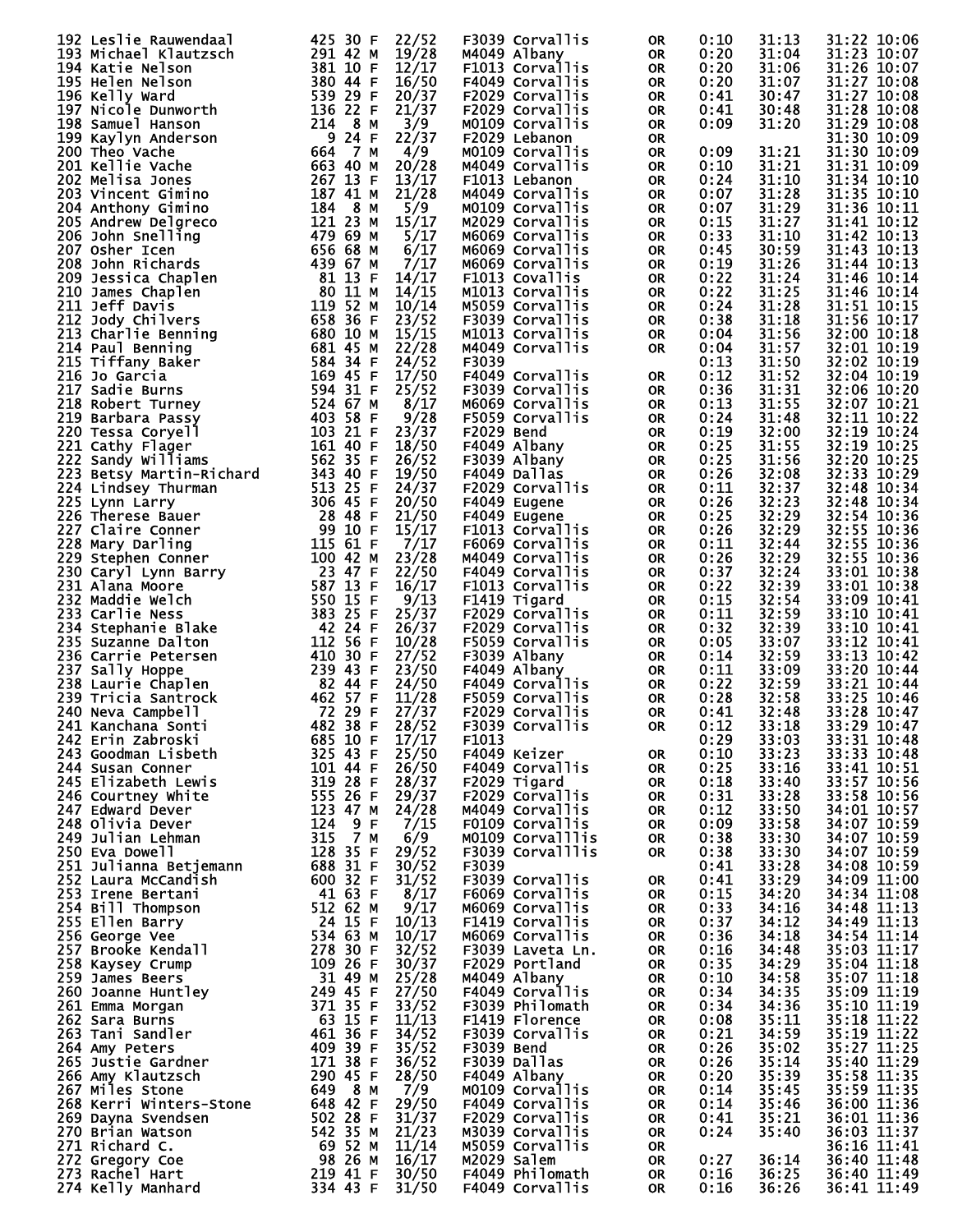| 275 Lora Vitek<br>275 Lora Vitek<br>277 Karla Goldberg-Hambl<br>277 Karla Wenning<br>277 Karla Wenning<br>277 Karla Wenning<br>278 David Leday<br>280 Nichole Todd<br>281 Aikhy C.<br>282 Kathryn Ciechanowski<br>282 Kathryn Ciechanowski<br>283 Silver Ciechanowsk | 535 32 F<br>37/52                         | F3039 Corvallis | 0R        | 0:13 | 36:36 | 36:49 11:51 |
|----------------------------------------------------------------------------------------------------------------------------------------------------------------------------------------------------------------------------------------------------------------------|-------------------------------------------|-----------------|-----------|------|-------|-------------|
|                                                                                                                                                                                                                                                                      | 38/52                                     | F3039 Corvallis | 0R        | 0:14 | 36:58 | 37:12 11:59 |
|                                                                                                                                                                                                                                                                      |                                           |                 |           |      |       |             |
|                                                                                                                                                                                                                                                                      | 32/50                                     | F4049 Keizer    | OR.       | 0:10 | 37:04 | 37:14 11:59 |
|                                                                                                                                                                                                                                                                      | 26/28                                     | M4049 Salem     | <b>OR</b> | 0:18 | 37:08 | 37:26 12:03 |
|                                                                                                                                                                                                                                                                      |                                           |                 |           |      |       |             |
|                                                                                                                                                                                                                                                                      | 39/52                                     | F3039 Everett   | <b>WA</b> | 0:26 | 37:07 | 37:32 12:05 |
|                                                                                                                                                                                                                                                                      | 40/52                                     | F3039 Philomath | 0R        | 0:21 | 37:26 | 37:46 12:10 |
|                                                                                                                                                                                                                                                                      |                                           |                 |           |      |       |             |
|                                                                                                                                                                                                                                                                      | 12/13                                     | F1419 Corvallis | <b>OR</b> |      |       | 38:19 12:20 |
|                                                                                                                                                                                                                                                                      | 41/52                                     | F3039 Corvallis | 0R        | 0:29 | 37:51 | 38:19 12:20 |
|                                                                                                                                                                                                                                                                      |                                           |                 |           |      |       |             |
|                                                                                                                                                                                                                                                                      | 8/9                                       | M0109 Corvallis | 0R        | 0:29 | 37:52 | 38:21 12:21 |
|                                                                                                                                                                                                                                                                      | 22/23                                     | M3039 Corvallis | 0R        | 0:28 | 37:55 | 38:23 12:21 |
|                                                                                                                                                                                                                                                                      |                                           |                 |           |      |       |             |
|                                                                                                                                                                                                                                                                      | 8/15                                      | F0109 Corvallis | 0R        | 0:29 | 37:55 | 38:23 12:22 |
|                                                                                                                                                                                                                                                                      | 9/15                                      | F0109 Albany    | <b>OR</b> | 0:09 | 38:15 | 38:24 12:22 |
|                                                                                                                                                                                                                                                                      |                                           |                 |           |      |       |             |
|                                                                                                                                                                                                                                                                      | 32/37                                     | F2029 Corvallis | <b>OR</b> | 0:35 | 38:22 | 38:57 12:32 |
|                                                                                                                                                                                                                                                                      | 11/17                                     | M6069 Corvallis | <b>OR</b> | 0:29 | 38:28 | 38:57 12:33 |
|                                                                                                                                                                                                                                                                      |                                           |                 |           |      |       |             |
|                                                                                                                                                                                                                                                                      | 12/28                                     | F5059 Corvallis | OR.       | 0:35 | 38:39 | 39:13 12:38 |
|                                                                                                                                                                                                                                                                      | 33/37                                     | F2029           |           | 0:32 | 38:42 | 39:14 12:38 |
|                                                                                                                                                                                                                                                                      |                                           |                 |           |      |       |             |
|                                                                                                                                                                                                                                                                      | 33/50                                     | F4049 Albany    | <b>OR</b> | 0:20 | 39:05 | 39:24 12:41 |
|                                                                                                                                                                                                                                                                      | 12/17                                     | M6069           |           | 0:04 | 39:44 | 39:47 12:49 |
|                                                                                                                                                                                                                                                                      |                                           |                 |           |      |       |             |
|                                                                                                                                                                                                                                                                      | 13/28                                     | F5059 Corvallis | OR.       | 0:21 | 39:28 | 39:48 12:49 |
|                                                                                                                                                                                                                                                                      | 34/37                                     |                 |           |      |       | 40:06 12:55 |
|                                                                                                                                                                                                                                                                      |                                           | F2029 Corvallis | <b>OR</b> | 0:17 | 39:50 |             |
|                                                                                                                                                                                                                                                                      | 42/52                                     | F3039 Albany    | OR.       | 0:06 | 40:12 | 40:17 12:58 |
|                                                                                                                                                                                                                                                                      | 43/52                                     | F3039 Corvallis | <b>OR</b> | 0:10 | 40:09 | 40:19 12:59 |
|                                                                                                                                                                                                                                                                      |                                           |                 |           |      |       |             |
|                                                                                                                                                                                                                                                                      | 27/28                                     | M4049 Corvallis | 0R        | 0:11 | 40:09 | 40:19 12:59 |
|                                                                                                                                                                                                                                                                      | 34/50                                     |                 |           | 0:36 | 39:44 | 40:19 12:59 |
|                                                                                                                                                                                                                                                                      |                                           | F4049 Albany    | <b>OR</b> |      |       |             |
|                                                                                                                                                                                                                                                                      | 35/50                                     | F4049 Albany    | OR.       | 0:36 | 39:43 | 40:19 12:59 |
|                                                                                                                                                                                                                                                                      | 36/50                                     | F4049 Corvallis |           |      |       | 40:21 13:00 |
|                                                                                                                                                                                                                                                                      |                                           |                 | <b>OR</b> | 0:16 | 40:06 |             |
|                                                                                                                                                                                                                                                                      | 10/15                                     | F0109 Portland  | OR.       | 0:31 | 40:14 | 40:44 13:07 |
|                                                                                                                                                                                                                                                                      |                                           |                 |           |      |       |             |
|                                                                                                                                                                                                                                                                      | 12/14                                     | M5059 Florence  | <b>OR</b> | 0:19 | 40:28 | 40:46 13:08 |
|                                                                                                                                                                                                                                                                      | 44/52                                     | F3039 Albany    | OR.       | 0:19 | 40:28 | 40:46 13:08 |
|                                                                                                                                                                                                                                                                      |                                           |                 |           |      |       |             |
|                                                                                                                                                                                                                                                                      | 45/52                                     | F3039 Corvallis | <b>OR</b> | 0:19 | 40:38 | 40:56 13:11 |
|                                                                                                                                                                                                                                                                      | 46/52                                     | F3039 Philomath | OR.       | 0:37 | 40:24 | 41:01 13:12 |
|                                                                                                                                                                                                                                                                      |                                           |                 |           |      |       |             |
|                                                                                                                                                                                                                                                                      | 47/52                                     | F3039 Corvallis | 0R        | 0:30 | 40:32 | 41:01 13:12 |
|                                                                                                                                                                                                                                                                      | 11/15                                     | F0109 Corvallis | 0R        | 0:31 | 40:32 | 41:02 13:13 |
|                                                                                                                                                                                                                                                                      |                                           |                 |           |      |       |             |
|                                                                                                                                                                                                                                                                      | 37/50                                     | F4049 Portland  | 0R        | 0:30 | 40:33 | 41:03 13:13 |
|                                                                                                                                                                                                                                                                      | 13/17                                     | M6069 Corvallis | 0R        | 0:31 | 40:34 | 41:05 13:14 |
|                                                                                                                                                                                                                                                                      |                                           |                 |           |      |       |             |
|                                                                                                                                                                                                                                                                      | 14/17                                     | M6069 Corvallis | <b>OR</b> | 0:15 | 41:01 | 41:15 13:17 |
|                                                                                                                                                                                                                                                                      | 9/17                                      | F6069 Vancouver | <b>WA</b> | 0:08 | 41:40 | 41:47 13:27 |
|                                                                                                                                                                                                                                                                      |                                           |                 |           |      |       |             |
|                                                                                                                                                                                                                                                                      | 9/9                                       | MO109 Corvallis | 0R        | 0:36 | 41:13 | 41:49 13:28 |
|                                                                                                                                                                                                                                                                      | 38/50                                     | F4049 Corvallis | 0R        | 0:37 | 41:36 | 42:12 13:35 |
|                                                                                                                                                                                                                                                                      |                                           |                 |           |      |       |             |
|                                                                                                                                                                                                                                                                      | 12/15                                     | F0109 Corvallis | 0R        | 0:23 | 41:50 | 42:12 13:35 |
|                                                                                                                                                                                                                                                                      | 48/52                                     | F3039 Corvallis | <b>OR</b> | 0:23 | 41:51 | 42:13 13:36 |
|                                                                                                                                                                                                                                                                      |                                           |                 |           |      |       |             |
|                                                                                                                                                                                                                                                                      | 3/3                                       | M7099 Corvallis | 0R        | 0:29 | 41:53 | 42:21 13:38 |
|                                                                                                                                                                                                                                                                      | 15/17                                     | M6069 Corvallis | 0R        | 0:14 | 42:08 | 42:21 13:38 |
|                                                                                                                                                                                                                                                                      |                                           |                 |           |      |       |             |
|                                                                                                                                                                                                                                                                      | 10/17                                     | F6069 Corvallis | 0R        | 0:13 | 42:10 | 42:22 13:39 |
|                                                                                                                                                                                                                                                                      | 14/28                                     | F5059 Corvallis | 0R        | 0:11 | 42:12 | 42:23 13:39 |
|                                                                                                                                                                                                                                                                      |                                           |                 |           |      |       |             |
|                                                                                                                                                                                                                                                                      | 39/50                                     | F4049 Corvallis | 0R        | 0:11 | 42:14 | 42:24 13:39 |
|                                                                                                                                                                                                                                                                      | 11/17                                     | F6069 Philomath | 0R        | 0:40 | 41:51 | 42:31 13:41 |
|                                                                                                                                                                                                                                                                      |                                           |                 |           |      |       |             |
|                                                                                                                                                                                                                                                                      | 49/52                                     | F3039 Corvallis | <b>OR</b> | 0:17 | 42:15 | 42:31 13:41 |
|                                                                                                                                                                                                                                                                      | 50/52                                     | F3039 Corvallis | <b>OR</b> | 0:17 | 42:23 | 42:39 13:44 |
|                                                                                                                                                                                                                                                                      |                                           |                 |           |      |       |             |
| 324 Walker Johnsson                                                                                                                                                                                                                                                  | 265 64 M<br>16/17                         | M6069 Corvallis | OR        | 0:28 | 42:13 | 42:41 13:45 |
| 325 Alicja Bajorska                                                                                                                                                                                                                                                  | 35/37<br>21 26 F                          | F2029 Corvallis | OR.       |      |       | 42:58 13:50 |
|                                                                                                                                                                                                                                                                      |                                           |                 |           |      |       |             |
| 326 Cindy Brown                                                                                                                                                                                                                                                      | 57 59 F<br>15/28                          | F5059 Corvallis | 0R        | 0:18 | 42:51 | 43:08 13:53 |
| 327 Marilyn Stewart                                                                                                                                                                                                                                                  | 496 48 F<br>40/50                         | F4049 Corvallis | 0R        | 0:15 | 42:58 | 43:12 13:55 |
|                                                                                                                                                                                                                                                                      |                                           |                 |           |      |       |             |
| 328 Mary Jo Miner                                                                                                                                                                                                                                                    | 363 69 F<br>12/17                         | F6069 Corvallis | 0R        | 0:43 | 43:03 | 43:46 14:05 |
| 329 Jaime Marie                                                                                                                                                                                                                                                      | 339 70 F<br>1/1                           | F7099 Corvallis | <b>OR</b> | 0:25 | 43:23 | 43:47 14:06 |
|                                                                                                                                                                                                                                                                      |                                           |                 |           |      |       |             |
| 330 Krista Ray                                                                                                                                                                                                                                                       | 428 38 F<br>51/52                         | F3039 Dallas    | 0R        | 0:28 | 43:34 | 44:02 14:11 |
| 331 Erica Lepman                                                                                                                                                                                                                                                     | 674 OO F                                  | Albany          | <b>OR</b> | 0:23 | 44:59 | 45:22 14:36 |
|                                                                                                                                                                                                                                                                      |                                           |                 |           |      |       |             |
| 332 Angie Lepman                                                                                                                                                                                                                                                     | 689 46 F<br>41/50                         | F4049 Dexter    | 0R        | 0:23 | 45:01 | 45:23 14:37 |
| 333 Alyssa Loza                                                                                                                                                                                                                                                      | 583 14 F<br>13/13                         | F1419 Corvallis | <b>OR</b> | 0:38 | 44:49 | 45:27 14:38 |
|                                                                                                                                                                                                                                                                      | 195 52 F<br>16/28                         | F5059 Houston   |           |      |       |             |
| 334 Ruth Gorman                                                                                                                                                                                                                                                      |                                           |                 | TX        | 0:44 | 44:45 | 45:29 14:39 |
| 335 Barb Holt                                                                                                                                                                                                                                                        | 23665F<br>13/17                           | F6069 Corvallis | 0R        | 0:25 | 45:13 | 45:37 14:41 |
| 336 Dana Strowbridge                                                                                                                                                                                                                                                 | 499 55 F<br>17/28                         | F5059 Corvallis |           |      |       |             |
|                                                                                                                                                                                                                                                                      |                                           |                 | 0R        | 0:25 | 45:12 | 45:37 14:41 |
| 337 Tallulah Shearman                                                                                                                                                                                                                                                | 471 7 F<br>13/15                          | F0109 Corvallis | 0R        | 0:09 | 45:36 | 45:45 14:44 |
|                                                                                                                                                                                                                                                                      | 470 40 M<br>28/28                         | M4049 Corvallis |           |      |       |             |
| 338 Kipp Shearman                                                                                                                                                                                                                                                    |                                           |                 | 0R        | 0:43 | 45:03 | 45:46 14:44 |
| 339 Brett Stubbs                                                                                                                                                                                                                                                     | 500 38 M<br>23/23                         | M3039 Lebanon   | <b>OR</b> | 0:07 | 45:51 | 45:57 14:48 |
|                                                                                                                                                                                                                                                                      | 370 54 F<br>305 64 M<br>120 24 M<br>18/28 |                 |           |      |       |             |
| 340 Annaliese Moran                                                                                                                                                                                                                                                  |                                           | F5059 Corvallis | 0R        | 0:36 | 45:25 | 46:00 14:49 |
| 341 Don Langenberg                                                                                                                                                                                                                                                   | 17/17                                     | M6069 Corvallis | <b>OR</b> | 0:32 | 45:45 | 46:17 14:54 |
|                                                                                                                                                                                                                                                                      | 120 61 F<br>14/17                         |                 |           |      |       |             |
| 342 Emely Day                                                                                                                                                                                                                                                        |                                           | F6069 Corvallis | 0R        | 0:35 | 46:14 | 46:49 15:04 |
| 343 Tracy Martineau                                                                                                                                                                                                                                                  | 342 51 F<br>19/28                         | F5059 Corvallis | <b>OR</b> | 0:30 | 46:20 | 46:50 15:05 |
|                                                                                                                                                                                                                                                                      | 139 55 F<br>20/28                         | F5059 Philomath |           | 0:36 | 46:15 | 46:51 15:05 |
| 344 Nancy Edwards                                                                                                                                                                                                                                                    |                                           |                 | 0R        |      |       |             |
| 345 Greg Helms                                                                                                                                                                                                                                                       | $223,50$ M<br>13/14                       | M5059 Corvallis | <b>OR</b> | 0:30 | 46:24 | 46:53 15:06 |
|                                                                                                                                                                                                                                                                      | 614 20 F<br>36/37                         |                 |           |      |       |             |
| 346 Brittanie Gordon                                                                                                                                                                                                                                                 |                                           | F2029 Corvallis | 0R        | 0:40 | 46:18 | 46:57 15:07 |
| 347 Lori Ford                                                                                                                                                                                                                                                        | 163 48 F<br>42/50                         | F4049 Corvallis | <b>OR</b> | 0:22 | 47:03 | 47:24 15:16 |
|                                                                                                                                                                                                                                                                      | 138 49 F<br>43/50                         |                 |           |      |       |             |
| 348 Gaylene Edblom                                                                                                                                                                                                                                                   |                                           | F4049 Corvallis | 0R        | 0:21 | 47:05 | 47:26 15:16 |
| 349 Michael Rauscher                                                                                                                                                                                                                                                 | 423 58 M<br>14/14                         | M5059 Corvallis | <b>OR</b> | 0:44 | 47:28 | 48:11 15:31 |
|                                                                                                                                                                                                                                                                      |                                           |                 |           |      |       |             |
| 350 Daisy Rauscher                                                                                                                                                                                                                                                   | 422 44 F<br>44/50                         | F4049 Corvallis | 0R        | 0:44 | 47:29 | 48:12 15:31 |
| 351 Fred Mendenhall                                                                                                                                                                                                                                                  | 354 29 M<br>17/17                         | M2029 Albany    | <b>OR</b> | 0:29 | 48:04 | 48:33 15:38 |
|                                                                                                                                                                                                                                                                      |                                           |                 |           |      |       |             |
| 352 Lisa Borja                                                                                                                                                                                                                                                       | 48 43 F<br>45/50                          | F4049 Dallas    | 0R        | 0:28 | 49:29 | 49:57 16:05 |
| 353 Karen Mikowski                                                                                                                                                                                                                                                   | 357 58 F<br>21/28                         | F5059 Philomath | 0R        | 0:32 | 49:32 | 50:03 16:07 |
|                                                                                                                                                                                                                                                                      |                                           |                 |           |      |       |             |
| 354 Colisse Franklin                                                                                                                                                                                                                                                 | 167 46 F<br>46/50                         | F4049 Corvallis | 0R        | 0:16 | 49:53 | 50:09 16:09 |
| 355 Susan Johnson                                                                                                                                                                                                                                                    | 264 54 F<br>22/28                         | F5059 Corvallis | 0R        | 0:16 | 49:54 | 50:10 16:09 |
|                                                                                                                                                                                                                                                                      |                                           |                 |           |      |       |             |
| 356 Mary Bucy                                                                                                                                                                                                                                                        | 696 57 F<br>23/28                         | F5059           |           | 0:32 | 49:51 | 50:22 16:13 |
| 357 Maria Dantas-Whitney                                                                                                                                                                                                                                             | 113 48 F<br>47/50                         | F4049 Corvallis | 0R        | 0:33 | 49:50 | 50:22 16:13 |
|                                                                                                                                                                                                                                                                      |                                           |                 |           |      |       |             |